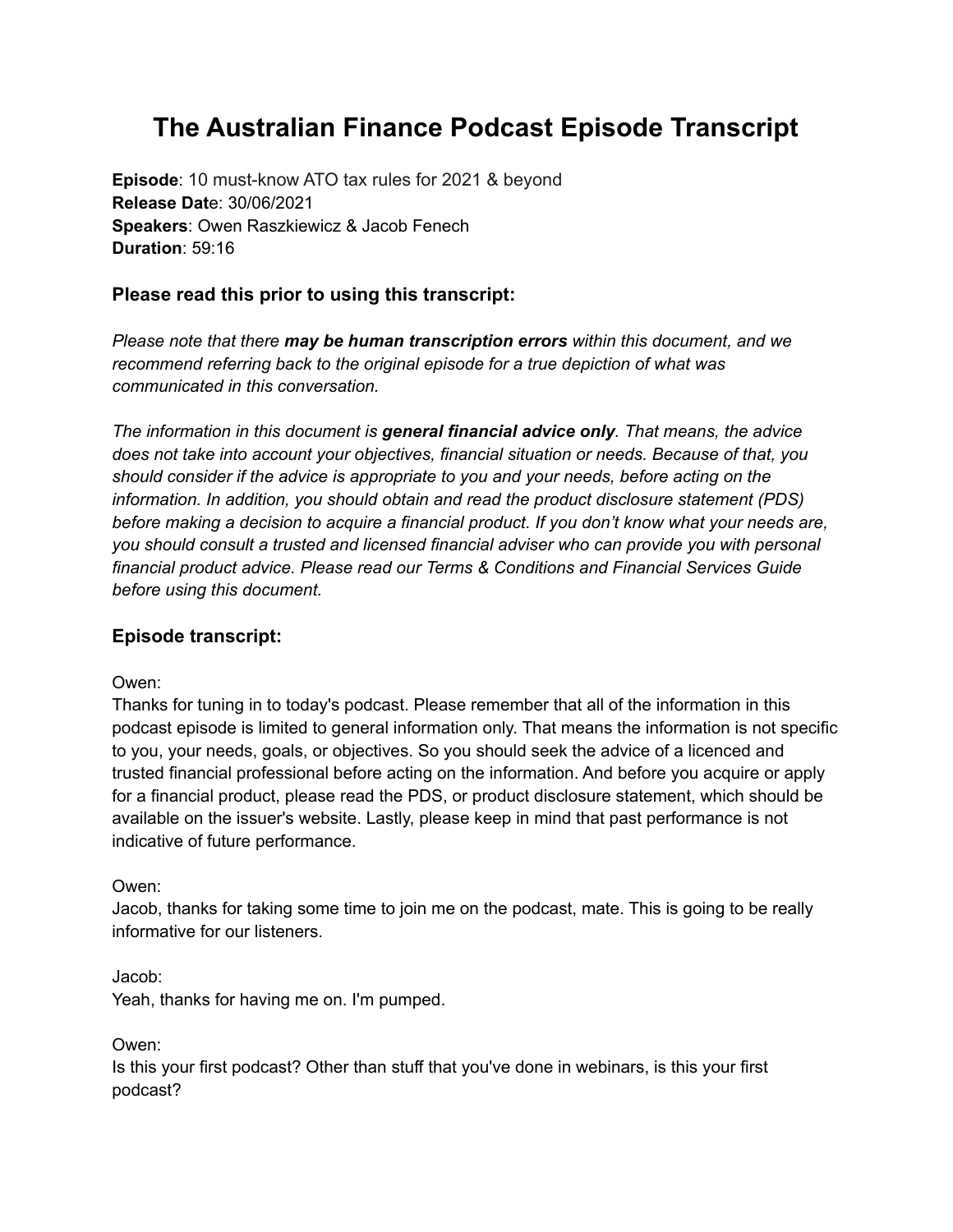Yeah, first official recorded podcast, I would say. I've really enjoyed the webinars series that we've been doing with Airtax, but yeah, definitely first official podcast.

### Owen:

Yeah. Cool. I like it. So a bit of a background, Jacob and I have worked together on some financial wellness webinars that we've done for some customers, and it's been heaps of fun talking about the finance plus tax side of things. I'm always remarking over you, mate, everyone in the office, I'm saying how good Jacob is in explaining things and just how much energy you bring to the conversation around tax. So I'm super stoked you could be here and share some of your wisdom with our listeners. And also, you'll be back for another episode talking about some tips around tax time. This episode is about, what are some of the changes that people should be aware of, not just from this year and not just in the year coming, and by that, I mean tax year, but all the things that have happened in recent times that people should be aware of.

## Owen:

But to kick things off, what I might do is just provide a very basic explainer of how the tax system works. Jacob, if I get this wrong, please correct me. So, in very, very simple terms, do you earn income? Typically, most people earn a salary or they earn, say, dividends from their shares or ETFs, they might earn rental income, and that all goes into this pot that we call assessable income. From that pot, we then take out things called deductions, which are common things that you would be able to claim under certain rules and legislation, and we'll talk more about that in just a moment. But then we take the deductions from that initial pot of money and then we have what's called the taxable income, and so the income that you are effectively get taxed on. So far so good?

# Jacob:

So far so good. I like it.

#### Owen:

Cool. And then from that, if you're an individual, it's different too if you're a company or if you have, say, a trust or you have some sort of other legal structure or tax structure, but for most individuals you pay more tax, i.e., you pay a higher percentage, the more taxable income you have. So the more you make, the more you pay up to a certain limit. And that's generally expressed as percentages known as your marginal tax bracket, and you can check that online. And then what happens is, each year at June 30th, that's the end of the tax year, you lodge your tax return, and we'll explain how to do that in just a moment. And then depending on whether you can have deductions or not, you might get a tax return from the ATO. And depending on the timing, I think that takes about up to two weeks. Is that what the ATO says, Jacob?

# Jacob:

Yeah, that's what we're saying. Yeah, right about two to three weeks for your notice of assessment, and then you could even get your actual cash refund in your bank account before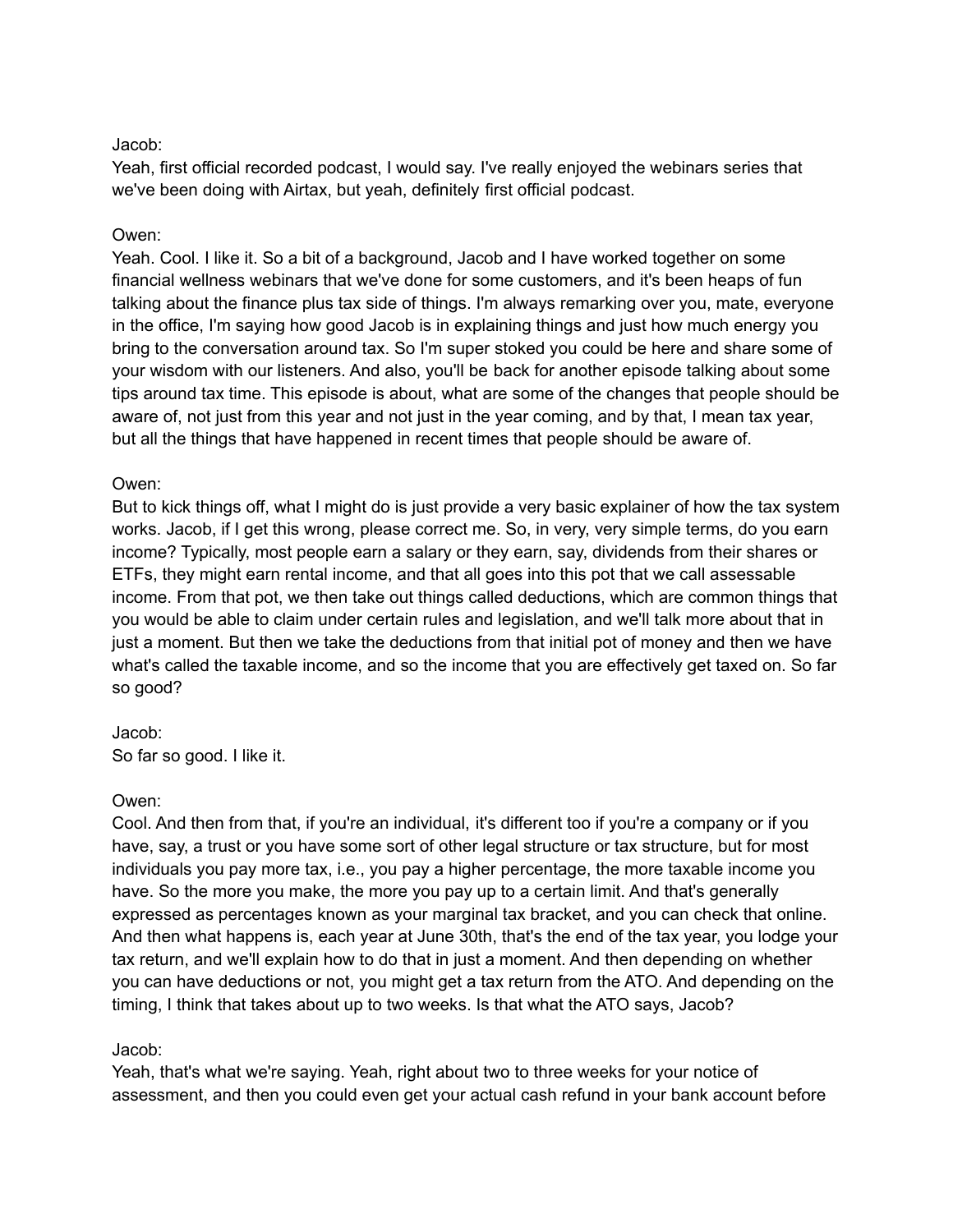you get the official notice of assessment, it's not uncommon, for a couple of days in between, but yeah, roughly two or three weeks.

## Owen:

And this is a really interesting one because a lot of people worry, they think they'll lodge their tax return now... I think we're in this era where people lodge a tax return and expect the money to be instantly transferred into their account. It's not always the way it works. So all of this stuff that we talked about just now, Jacob, Kate and I on the show talk so much about getting your income higher, investing, getting a pay rise, investing in yourself. I know you're a big fan of that too, but then there's this missing component that Kate and I don't really talk about, which is deductions.

## Owen:

The only thing that's certain in life is death and taxes, and we want to bring down the amount of tax that we pay while also maximising what's left in our pocket. And one of the key ingredients to that in our formula is a tax deduction. So I'm just going to hand it over here. This is a softball note, first one for the day, what is a tax deduction?

## Jacob:

It was a perfect explanation that you gave at the start, and I want to underscore a couple of those things that you did mention, because I think people are easily confused around, say, the difference between a deduction and an offset. So a deduction, as you said, helps get to the inline figure of what makes up your taxable income. So you have your revenue, you have your salary and wages, you then subtract from that your deductions, could be expenses, work related, we'll come back to what they are, to get to a taxable income. What I see, where people will have a lot of questions around or have a misunderstanding on, I spent 100 bucks maybe, to give a random example, they're a tradie, they bought a pair of sunnies, they spend 100 bucks. At tax time, they expect to see that 100 bucks back in their pocket because they claimed it as a deduction.

# Jacob:

And I think it's a really important thing to underscore, based on your tax rate, so say you're paying 37% tax rate and you spent that \$100, you're only getting 37 of those dollars back, you're not getting the 100 bucks back in total. So I think that's a really important point to think about deductions in general, fairly different to, say, an offset where you're getting the full amount back, and we can talk about what offsets are as well. So I think when you're thinking through deductions, there's a couple of golden rules, I would say, the first being you have to have spent the money yourself. Sounds fun.

# Owen: There's a good one.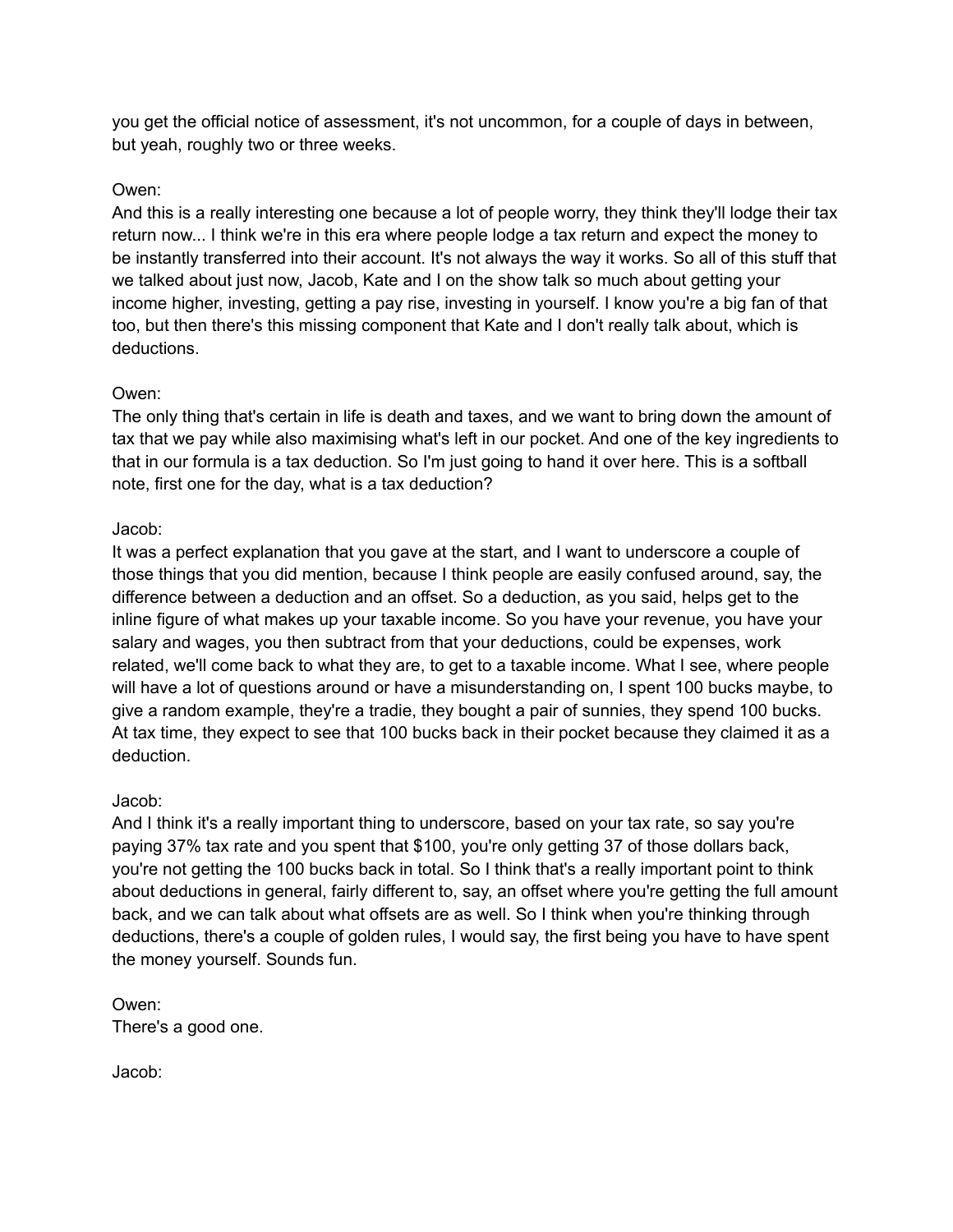You get a heap of variance. You'd be surprised around individuals trying to claim deductions that mum and dad have paid for, but were related to them. Yeah, there's a heap of variance there. So you have to spend it yourself. It has to be directly in relation to your, let's call it your day-to day-job, so the way you earn income. Another one that can become quite grey pretty quickly, we call it a nexus. What I mean by a nexus is, it's a pretty tax term. It's basically, what was the primary purpose of whatever you were buying? An example we often use is like a Netflix subscription. That if you're a trader, you might jump on Netflix and watch Grand Designs, which is a really popular show that I love.

# Jacob:

The nexus isn't that strong between being a tradie and watching Grand Designs. You couldn't therefore then say, go on and claim a Netflix subscription as a deduction at tax time. To use the sunnies example, buying a pair of sunnies, being onsite, sun protection, all that sort of stuff. You could more easily justify a nexus or a purpose for those working outdoors. So I think that's an important thing when you're thinking about deductions. The final golden rule is, the more you claim, you definitely need proof. So I'd be keeping receipts. In today's world the paper receipt's super outdated. You can have a bank account that shows money that you've paid and you don't need to-

# Owen:

Oh, so you can do that? You don't have to necessarily just keep that piece of paper, you can just show proof of purchase?

# Jacob:

Yeah. Proof of purchase. So that could be, say an mail, anything. The more information, the better, in case it was audited, but something that shows the money that you've paid and what it was.

# Owen:

How about if I'm a tradie, we'll just continue with that example, and I climbed Netflix and I get audited? Is that like a really bad thing for me to get audited? I feel like that's like the ATO going, "Ha, ha, ha, that's not right."

# Jacob:

Yeah. I think it's a really interesting point. It's something that, people are really scared of getting audited, and probably rightly so. It's an admin issue that no one wants to work through. I think the full-blown audits that we used to see probably five or six years ago are less common now, to give people some peace of mind. To explain the process, I suppose, for your listeners, to break it down a little bit around what we'd usually see in practise. I've be working at PwC for about 10 years, and it was within the first year we had a tax director that explained, I don't know if you can remember the Michelin Man that had the tyres around him that used to stand at the front of the shop.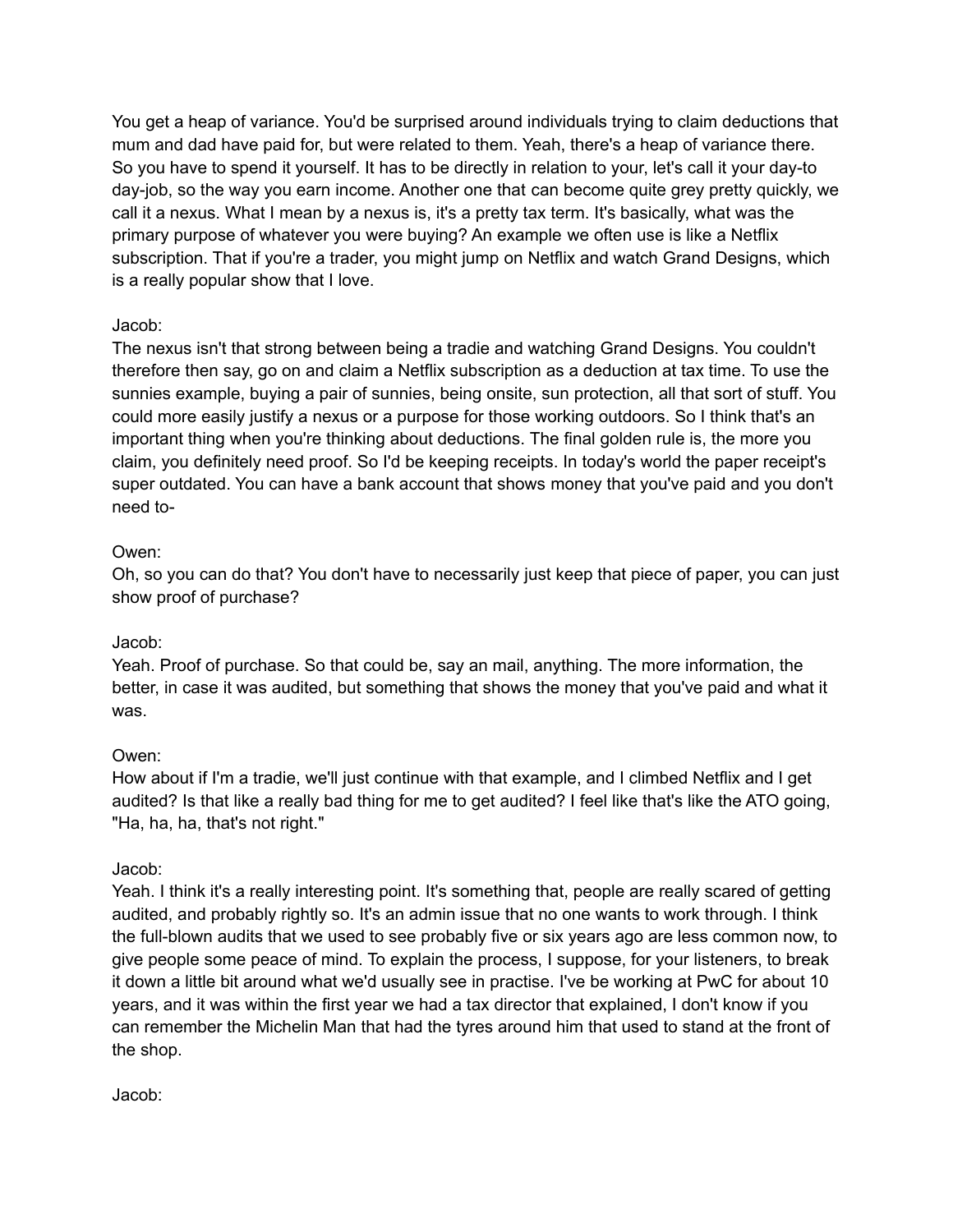So we used to think about deductions and audit from the perspective of Michelin Man, and I'll explain what I mean. So you have, from his head and his legs, you have the smaller tyres, and he grows as you go down towards his waist and you have the largest tyre around his hips, kind of thing. If you were to use that as a framework for deductions, you're really conservative people at the top and the bottom that don't really stand out. If we're putting, say a pipe over the top of him and where, I don't like to use a fish in a net because I think that example is really overdone, so we're using a Michelin Man. The tax office looks at what your salary is and what your profession is.

# Jacob:

And if you pie, as soon as you get to the larger deductions, that's what they're trying to catch. "Hang on a second, this looks a bit weird. This tyre stands out in relation to all the other tyres, it's the biggest." It doesn't necessarily mean that they target just high income earners by any means, it means that they look at things that stand out to them based on say their data, they've got a heap of data they get from taxpayers in general through filings year after year, and they look at audits based on things that look basically unusual, where they think there's either an issue that they want to investigate further, or they think that something is outright claimed incorrectly.

# Jacob:

So I think thinking through, I know this is going off on a tangent a little bit. I want to just to make sure to give people a peace of mind around deductions in general, that the ATO expects you to claim them, and a correct return is basically a return with all the relevant deductions included. That's a really important point, that you shouldn't feel almost guilt when you're claiming deductions. Some people do, believe it or not. Some people love it, they get as many as they can in, and probably toy with the line a little bit too. They probably need to be a little bit more careful, which is the other spectrum. But yeah, that's why I wanted to touch around deductions.

# Jacob:

In terms of audit specifically, basically, the ATO would ask for some proof, whether that be receipts, depending on what the claim was, and you'd basically be able to then either prove or not prove the deductions that you had included importantly. So that's why we say, definitely, the more information that you've got based on what you claimed. Usually we say, keep it for about five years, is ATO guidance as well, just in case they do ask the question. But yeah, I think in terms of the process for audits in general, that's what they'd usually ask for.

# Jacob:

And you genuinely get, say, an agent assigned to your case as well, which can be helpful. Once again, sounds scary off the top, but can actually be helpful because they're quite practical in what they ask for. They're just basically out there to clarify your circumstance and make sure everything's within the rules and then done, basically. Hopefully that answers your question.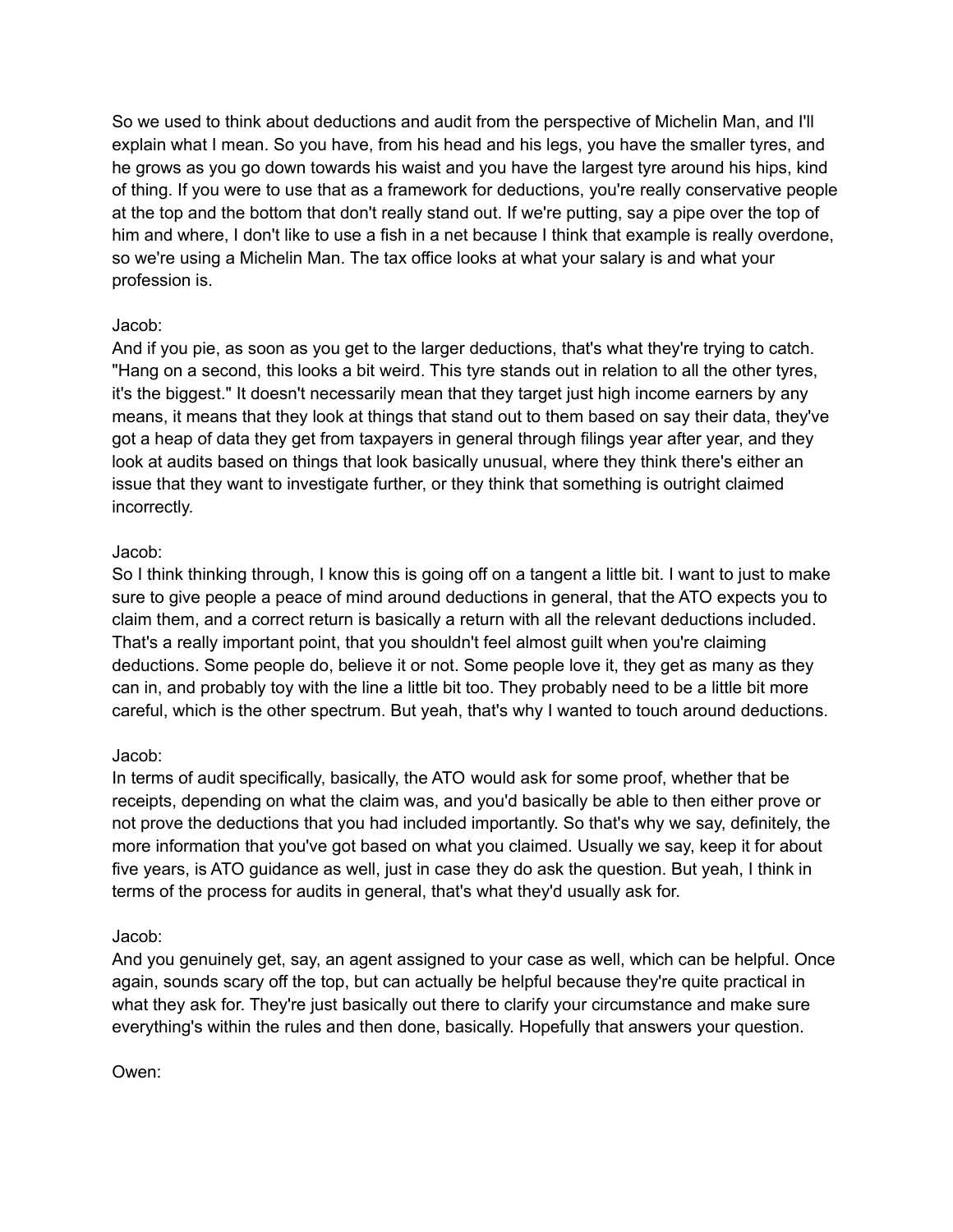I think it really does, mate. And I think it's an important discussion that we start with that and then lead into what we're about to talk about because so many people, and I'm like this, I'm super scared. I'm like, "If they find out that I claimed a donation and I didn't keep my receipt, oh my God, do they find other stuff? And then what does that do for me?" And then I have to pain it. And you just start thinking about all these things in your head. And I think unless you're just waving around some big red flags, I feel like, yeah, like you said, they expect you to make your deductions, they expect you to try and claim things, so that's normal.

## Owen:

Before we move on from this point, I heard once, and this could be like one of those urban myths that's just sent out by the regulators. Like they just whispered it in the ears and it spreads throughout the country. I heard they had like a supercomputer, like a Watson supercomputer from IBM that automatically checked everyone's deductions. Or am I making things up?

## Jacob:

No, there's a lot of stuff out there, I completely agree. One of them is that the ATO actually has more data and more access on hand than, say the police in general, which sounds crazy as a concept, but the systems there, whether it's a supercomputer or not, to run through that data. And they're really good at saying, as we chatted to before, what your occupation is, how much salary you're earning, what the average deduction is for someone with those two things running, and do you stand out or do you not stand out? So I think that's an important way to think through it. They've got heaps of different data. As I said, I don't want to get into scare tactics by any means, but it's just a cool point or a fun point to think about.

#### Jacob:

They've also come out to say they're able to see, if you say you're claiming it through myGov, which a lot of people do. A lot of people use a tax agent, then fine too, but don't be one of the people... Who knows if this is true or not, they say that they can potentially see clicks as you're working through your deductions as well. So I think a lot of people are probably guilty of this and shouldn't feel too bad about it, but when you're working through your return, you shouldn't be updating, say, your case 100 times just to see what gets you your best deduction, which people do. You should just be noting basically what the relevant deduction is, inputting the figure and moving on.

#### Jacob:

So I think that's just a random point. We don't know if that's true or not, but it's something that has come up in conversation before. It comes back to basically the fact that, claim everything you're eligible for and nothing above and you'll be sweet.

#### Owen:

Yeah. Okay, cool. And another one of those potential urban myths about the ATO, what actually happens there, no one knows. But okay mate, let's move on. This discussion is going to be about the big changes that people should just be aware of. There's been a lot of change in year 2020, 2021. We call it COVID-19, but it really hit in 2020, and it's still affecting part of the country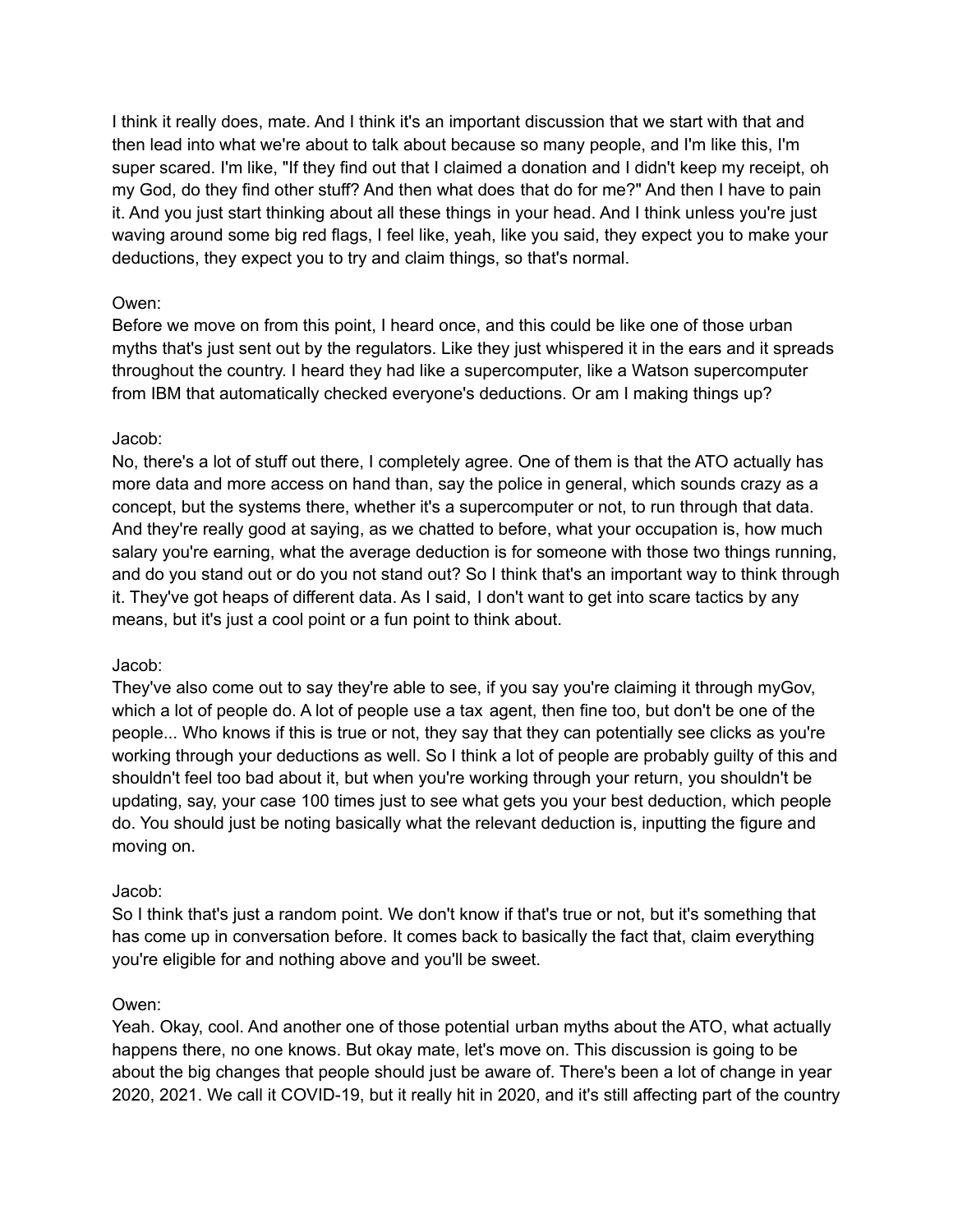and indeed people's incomes today, and it probably still will for quite some time. As a result of that, we've had a lot of people moving to work from home. I think the internet uses WFH for short. We've also seen many more people taking up gig work or being part of the sharing economy, making money from Airbnb or renting out their apartment that they no longer have a tenant in, people turning on Uber or getting on Airtasker doing odd jobs here and there to make some extra cash.

# Owen:

And then we've got small businesses that have had to make pivots and who are also eligible for a lot of things when it comes to government benefits, subsidies around employees. And then we've got changes for contractors too, so people that might be sole traders working freelance or something like that. So there's a lot to take into account. And before we start talking about this, I just do want to make a mention. And Jacob and I just had a chat about this off air, is, when we talk about examples or we talk about things, just keep in mind that a lot of these things are specific to people and the structure that you're in, whether you're an individual, whether you're an Australian resident for tax purposes, whether you're not, all these different things.

## Owen:

So this is where it's important to speak with a tax professional who can understand your specific situation, especially, if you're confused about what you're eligible for and what deductions you can claim. So I'll just keep that disclaimer in your mind. The first thing that I want to talk about, and this is not something that's changed necessarily. Now, this week, or even this month, the key change super recently was an increase in the super contributions that you can put in, as we call it, a concessional contribution. So this is like when you make a salary sacrifice into super, people might be aware of that, or when you put money into super and you claim a tax deduction.

# Owen:

So the threshold for this has gone up from \$25,000 to \$27,500. So I think you can talk to the tax element of this, Jacob, but is this just as simple as, I put money in and I claim a tax deduction for the amount of money I put in? Is there anything else that people should be aware of from the ATO side of things?

# Jacob:

I think there's a heap to chat to. So the first being the increase in the threshold for concessional contributions from, as you mentioned, 25K to 27 and a half. It's a good thing. It means, you want as many of your contributions to be concessional than not only because of the tax advantages in doing so, which we'll chat to, I think the increase in the figure, the 25 K through to the 27 and a half, make sense given that super is increasing overall, which is awesome. So 9.5% into 10% is always positive to put more towards your eventual retirement no matter how far away that probably seems for a lot of your listeners as well.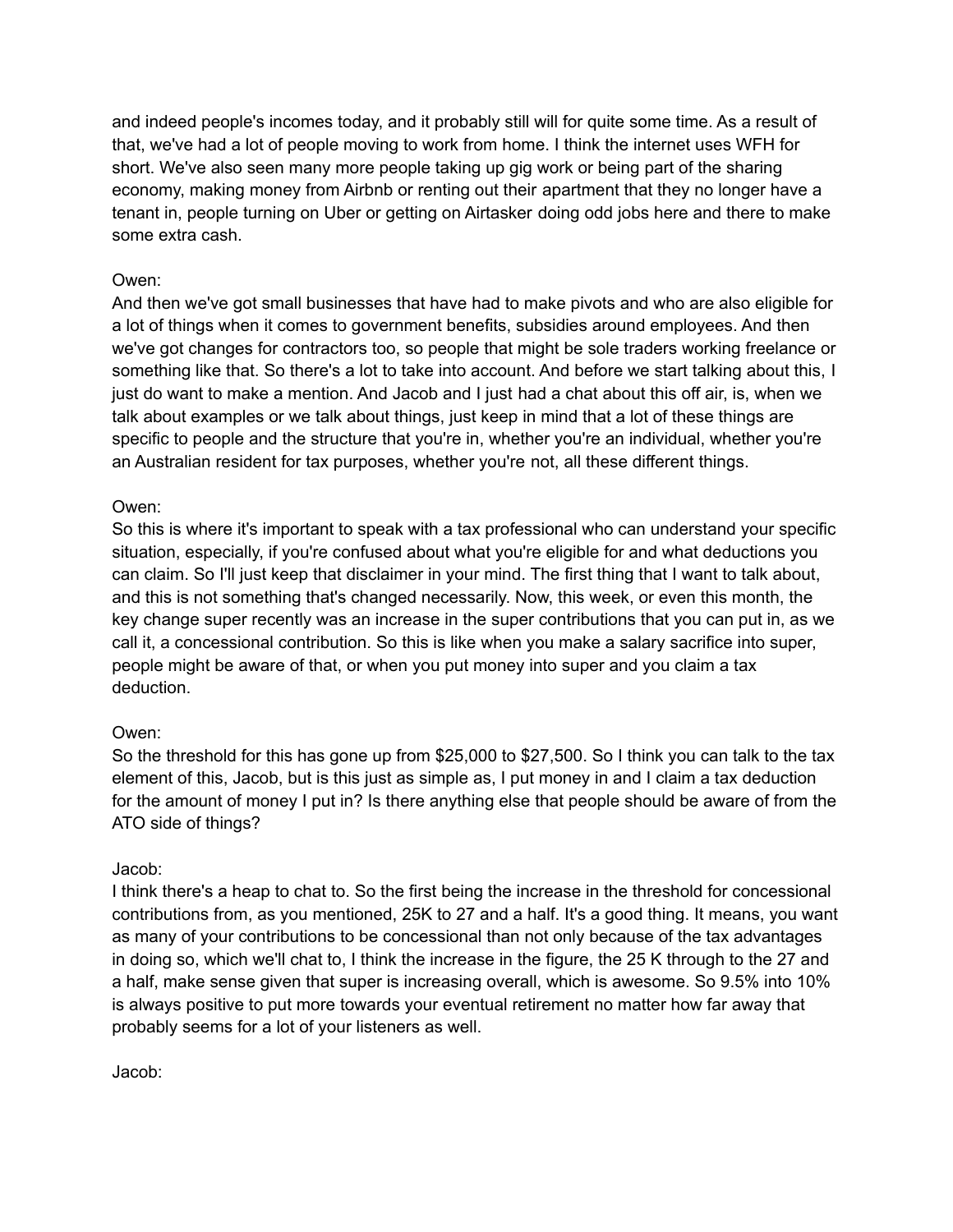Basically, breaking it down though, I think firstly, on the point around the increase in super, it's an interesting one that we've had questions on, if I'm on a total remuneration package, what I mean, by that is this is a base salary, I get this much into my super as a percentage, and my total package is X. So it could be that you're paid 100K in total. And previously you had a bit over 90K as a base salary and you had some super at 9.5%, that could tweak to say you've got 90K as a base salary and 10K going in as a super contribution.

## Owen:

So meaning that the total doesn't change because that's in your contract with the employer. So the total doesn't change, it's just that there's more super out your total package. Is that right?

#### Jacob:

Exactly. And I think that's an important point when you're thinking through how much... What a lot of employees in practise we're seeing for the changes in general probably bumped the base above, but it's not guaranteed. So that was the first point that I wanted to make, that it's worth probably having a chat or at least knowing how to look at your contracts, chatting to your employer around what's happening with your base salary and super, at least being in the know around that because you wouldn't want your base salary to drop just because the super went up, but it could be there if you are on that total package piece. So that's the first one.

## Owen:

I think just on that, I think that the counterpoint to that is, we want to be paid 10% on top of our wage, our base salary. But I think the counterpoint that a lot of small businesses have is that, especially during COVID, they're struggling, and to pay even a little bit more in super can hurt. So just being aware of that, if listeners, you think, "Okay, I want to be paid 10%," just be aware that your employer might say that, "Hey, we're in a pretty tough position. This is what we think." For most people, it's kind of splitting hairs that extra 0.5, but it's just something to keep in mind as a counterpoint what the employer might come back to you with.

# Jacob:

Completely. I think that's such a relevant point that you can then view it as the angle from an employee perspective. There's also the business perspective as well, and so taking into account both. So in terms of concessional versus non-concessional, I think it's an important point. So concessional, as we said, there's caps to how much you can actually put in. And so your concessional contributions, there's a lot of terms in here that I'm going to try and use as few as possible because they are quite specific to superannuation and to tax in general. But what a concessional contribution is is something either that you've claimed or you're planning on in your return claiming a deduction for, you've let your super fund know that, or that your employer through our previous example actually contributes directly on behalf of yourself. So it's money going into the fund.

# Jacob:

What it does is basically, those amounts aren't included in your taxable income for the year. You can't claim an additional tax deduction just for your employee contributions that your employer is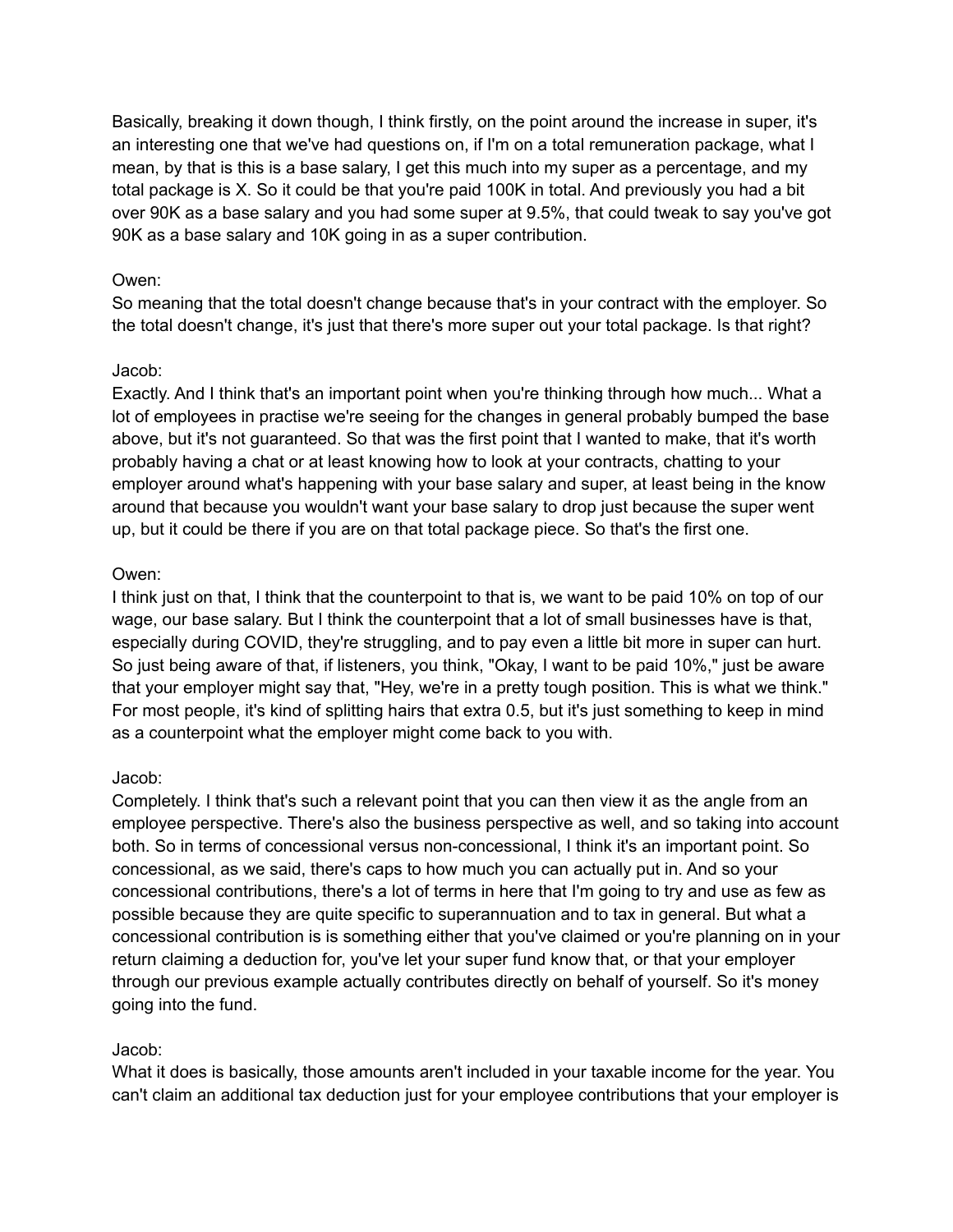making on behalf of yourself, which is where we get questions a lot. You can, if you make additional contributions on top of that, importantly, so don't miss out on that. But just because your employer is making those contributions into a fund, you can't kind that through your tax returns. So when you make contributions into a fund, what a lot of people probably don't realise is that there's tax actually paid within the fund on your behalf. So it's taxed at 15% when that money goes in further growth from there is taxed at 15%, and that's basically the fund paying that tax directly on your behalf.

## Jacob:

So you don't necessarily feel that as an out of pocket type piece, it's not in your return each year when you come to file that, but it's going on within the fund, importantly. We can talk about chairs and other things more generally, but I think the 15% tax rate is really is a great way to rebuilding your retirement balance overall. And it is a really big concessional rate compared to, say the capital gains tax rate that's taxed at your marginal rate in general.

## Owen:

So just to flesh that out for people, imagine you're in a 37% tax rate. If you invest in, let's say an ETF or some shares in your brokerage account, you're paying tax on the earnings at that 37% because that's your marginal tax rate. That's you paying tax in your own name.But if it's inside your super fund where you might hold the exact same investments, to be frank, the super fund is lodging a tax return on your behalf and that's paying tax at a reduced rate of 15%. So that's why people want to put as much money as they can, or a lot of people do, want to put as much money as they can inside super. And the government rewards that behaviour effectively, by saying, "If you put more money in to fund your retirement so we don't have to do that, you can claim a tax deduction for X amount."

#### Owen:

And what we're saying is X amount is slightly going up this year, so it's increasing a little bit. So there's a genuine incentive there. Obviously, from a financial planning perspective, the downside is that your money is in there until retirement, so just keep that in mind too. That's the big one.

#### Jacob:

Definitely. Definitely. You can't, unless we had a, and touch wood we don't, another COVID scenario where people are able to access large chunks of that balance as we saw in the previous year, the money is stuck. So think through what you do before you pop it into a fund. I think the only other point that I wanted to mention on the, I suppose, the tax effective concessional contributions, and it's quite specific to high income earners as well. So there's something called a Division 293 tax, once again, a specific term. What does it mean? It basically is an additional tax on concessional contributions if you earn over 250K.

#### Jacob:

All I mean by that is, we talked about the 15% going into the fund and tax being paid on your behalf. If you earn over 250K and you have any concessional contributions up to the cap of, let's call it 27 and a half, you could be hit with an additional tax bill at the end of each tax year, and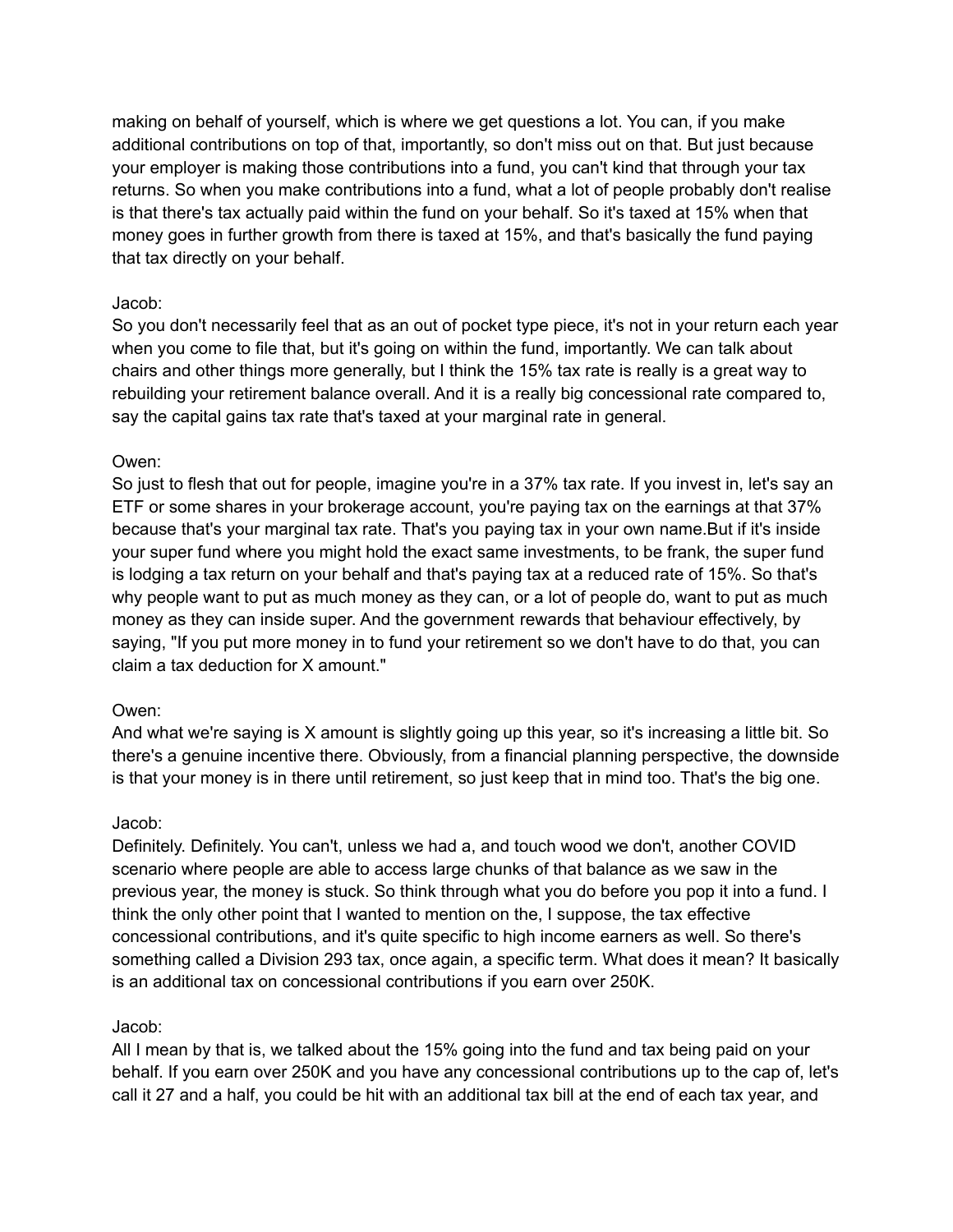you may have seen it before, where you are basically topping up those concessional contributions from 15% tax to 30. So it's quite an uplift. It usually means there's either tax to pay at the end of the year through a cash amount or you can release it through your super fund as well, which is a neat way to limit that exposure on how much it is out of your net pocket as well.

## Owen:

So what you mean by that, Jacob, when you say release it, that's if you pay over... If let's say you are earning over \$250,000 and your employer is putting more than the 27,500 away as concessional contributions on your behalf each year. So you don't even know that's going on, that's just going in there. And then you realise, "Hey, it's over 27 and a half and I'm paying extra because I'm this type of earner. Can I get some of that extra out of super?? Is that what you mean by release?

## Jacob:

Yeah. And there's two pieces importantly. The one you have described is excess contributions. So this is where it gets complicated quite quickly, but if you exceed the concessional cap, which is your contributions are above that 27 and a half, you fall into excess contributions land, very differently to Division 293, which looks at zero to 27 and a half, so under the cap, basically, or up to, we should say. So if you're a high income earner, your first dollar into super right up to your last dollar under the concessional cap, so just up to 27 and a half, there's a potential for that to be increased by 15% if you earn over 250K.

#### Owen:

Yeah, right. That makes sense.

#### Jacob:

So that's the first point. Definitely, to what you've described there too, Owen, is basically it works out and it makes sense that as soon as you start earning over, let's call it 275K and you've got 10% of super going into a fund, employees can actually cap it slightly before that, we won't go into that piece, but let's just say it's 10% of your base salary going in, you may fall into excess contributions land. And all I mean by that is, if you exceed that cap of 27 and a half, then, basically additional contributions, so the first dollar onwards above 27 and a half, is almost taxable at your marginal rate. Basically, it's the easiest way to think about it.

#### Jacob:

And what we're getting to both with the Division 293 tax, as well as the excess contributions tax, so cash above the 27 and a half, you have the potential to release dollars from your super fund to pay any additional tax, importantly. So it doesn't necessarily need to be an out of pocket expense like your usual tax bills, say, would be at the end of each year. So there's a heap of information out there for you. I would say start with whether it's Airtax or the ATO website, because super contributions and how they're taxed, as we said, can be a nightmare if you've got a number of different taxes thrown at you. So understand what they are, speak to a tax agent around, the best way of addressing them, I suppose, is easy as trying to think it through.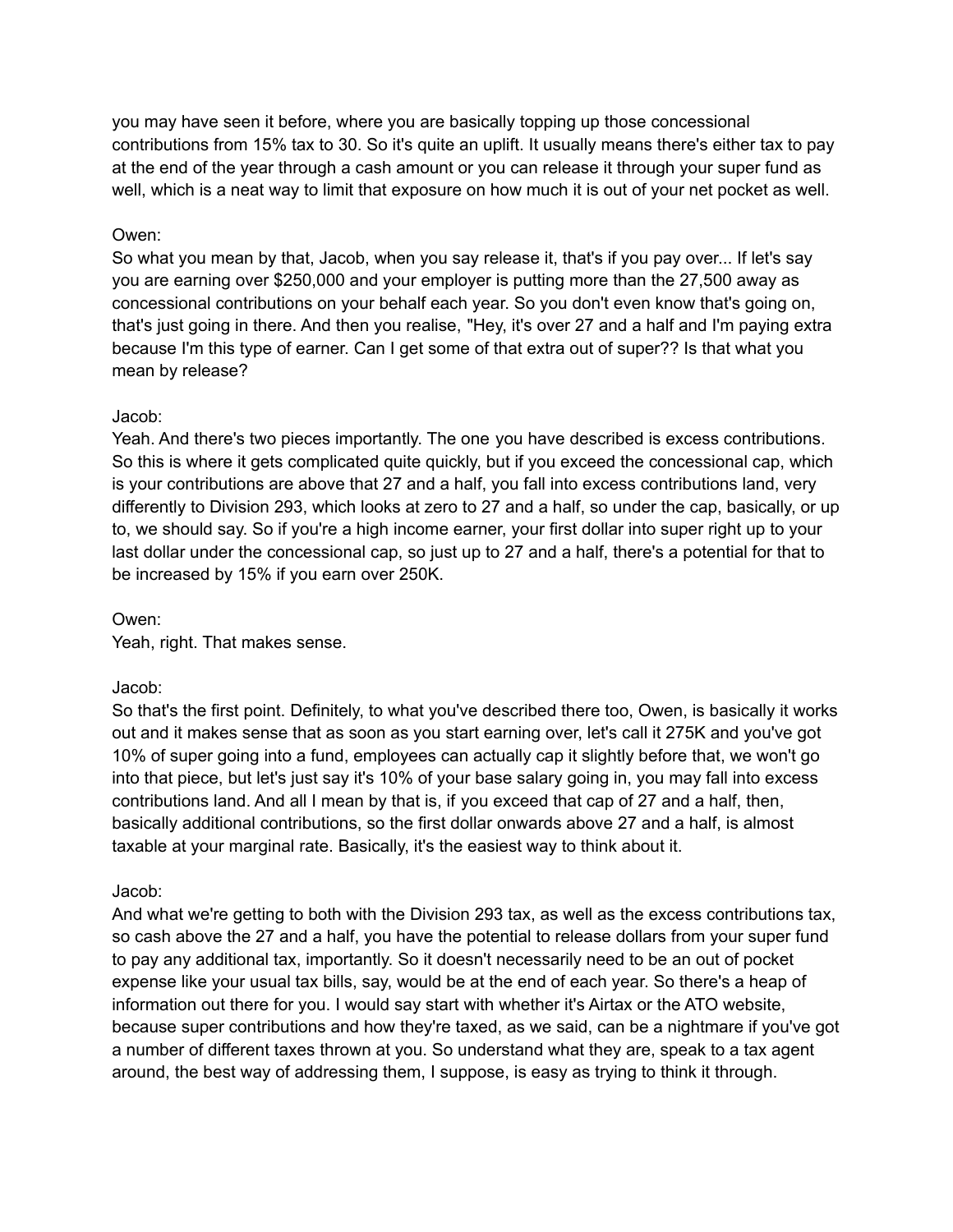And then know that there are means out there that you don't necessarily need to pay for it out of your own pocket, too importantly, it can come from the super fund, which is still obviously your cash, but yeah, it can come from the super fund.

## Owen:

That was point number one. So we'll try and be a little bit quicker with the next few. So you talked about offsets at the beginning of the show, at the top of the show. Two of the things that people might not be aware that takes place in their tax return are the impacts of something called LITO, L-I-T-O, and, I'm not going to even try pronounce this, but L-M-I-T-O. So is that the Low Middle Income Tax Offset? And then the other one is the Low Income Tax Offset, is that correct?

Jacob: Exactly, exactly. It is.

#### Owen:

And so these have the impact of effectively increasing what people take home post tax time, especially low and middle income earners, as the name suggests, is that correct?

## Jacob:

It is. And importantly, if we go back to that deduction example, these offsets add dollars back to you. You've got up to the ability to potentially, when you file your tax return, getting a bit over a grand back. That's a grand in your pocket, it's not a grand that's being taken from your taxable income, it's a grand that you can get back at tax time. So it's a really good one. It gets phased out as soon as you own above 90K, but for a lot of people, it's massive. And it's not factored into your regular withholding, so you have to file a tax return to get it back.

#### Owen:

And that's why some people would always get a little bit in the tax return, because they get that back because they paid a little bit more than what they later find out they're entitled to get back. We don't have to do anything special to get this, it's just lodge a tax return and it automatically applies. Is that correct? We don't have to apply for anything or whatever?

#### Jacob:

Yeah, absolutely. No. So you have to, whether you use a tax agent or even on myGov as well, the ATO works out when they put together your notice of assessment, how much you're due, how much you're earning, how much of the tax offset you're due back, and it's just factored into either reducing your payable amount or increasing your refund.

# Owen:

That's a neat little one there. So that's do nothing but lodge your tax return and it's automatically calculated for you. It's easy win. There's something, and we've got a few here for businesses, and we know that not everyone has a business that listens to this, but we hope you have side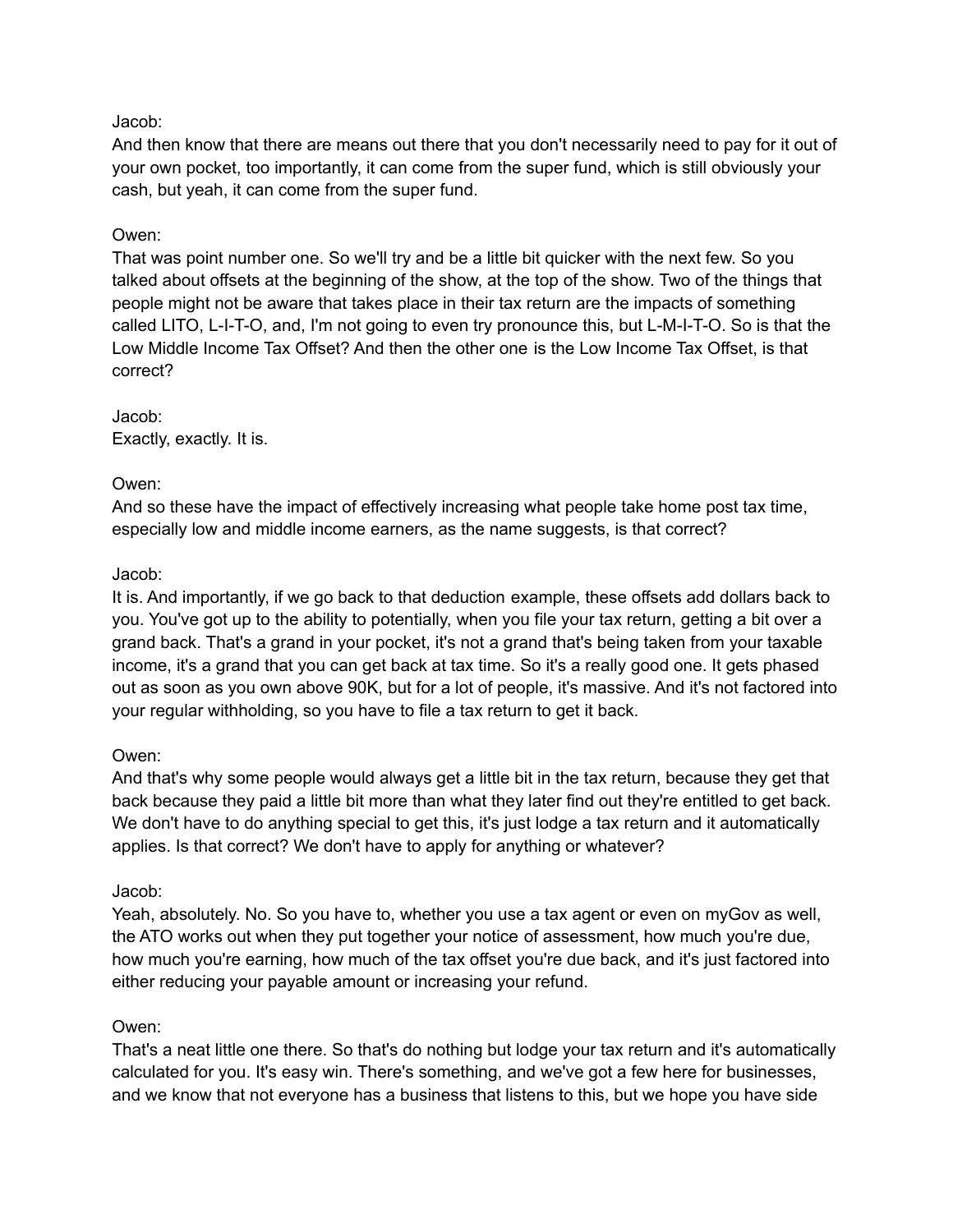hustles, or you might even think about having a business in the future, so we'll just try and just make a note of these because they are important changes on the back of COVID. And one thing that I looked at, Jacob, was this thing called the JobMaker plan. Can you just explain, I guess in general terms, what it is? You don't have to go into specifics necessarily, but just bringing it to the consciousness of people that might have a small business.

# Jacob:

Definitely. And I think as much as possible, being informed around what's available, because as you said, it's been a super tough probably 18 months period. And so being knowledgeable in the sense that you know what's out there, you know what you can claim, you know what incentives there are, JobMaker is one of those. I suppose the extension of that is sometimes claiming JobMaker, and I'll chat too in a sec what it actually means. It could mean that you're not eligible to receive other payments. So just work through what's most beneficial for you, probably with a tax agent as a business, because you don't want to hamstring yourself by claiming the JobMaker through other payments that you do.

# Jacob:

So what JobMaker is, relatively high level, is the potential, say, to get some cash back, so roughly 100, \$200 a week for each eligible employee, and we're at the younger working population. So if you're employing, say, someone between 16 and 35, you might be eligible for a credit, which is awesome, to really incentivize companies to employ young professionals. And what you can do is... There's a good simple video on the ATO website as well, so I would have a look at that as a first take. They may necessarily extend, but definitely for 2021, you can put in the claim to say, "Here are my eligible employees. How much am I due back?" And the ATO can help work through potential to get at least a couple of hundred dollars a week back for each employee. So it's a really good one.

# Jacob:

As I said, have a look at it, see if it's relevant to you to just make sure you don't trip up on any of the other potential payments that you might be receiving too by claiming the-

# Owen:

Is there any potential payment that you might be able to call out, as in like an example of what you might have to forego?

# Jacob:

Yeah. Basically, if you're claiming site JobKeeper as one, you may not necessarily be able to claim both, that's an important one. So the JobMaker and the JobSeeker are two that don't necessarily always work hand in hand, you might be able to get one and not the other.

# Owen:

Okay. And so if I'm a small business, which I have one, I do this during my tax return or I do it now before June 30, or can I do this anytime?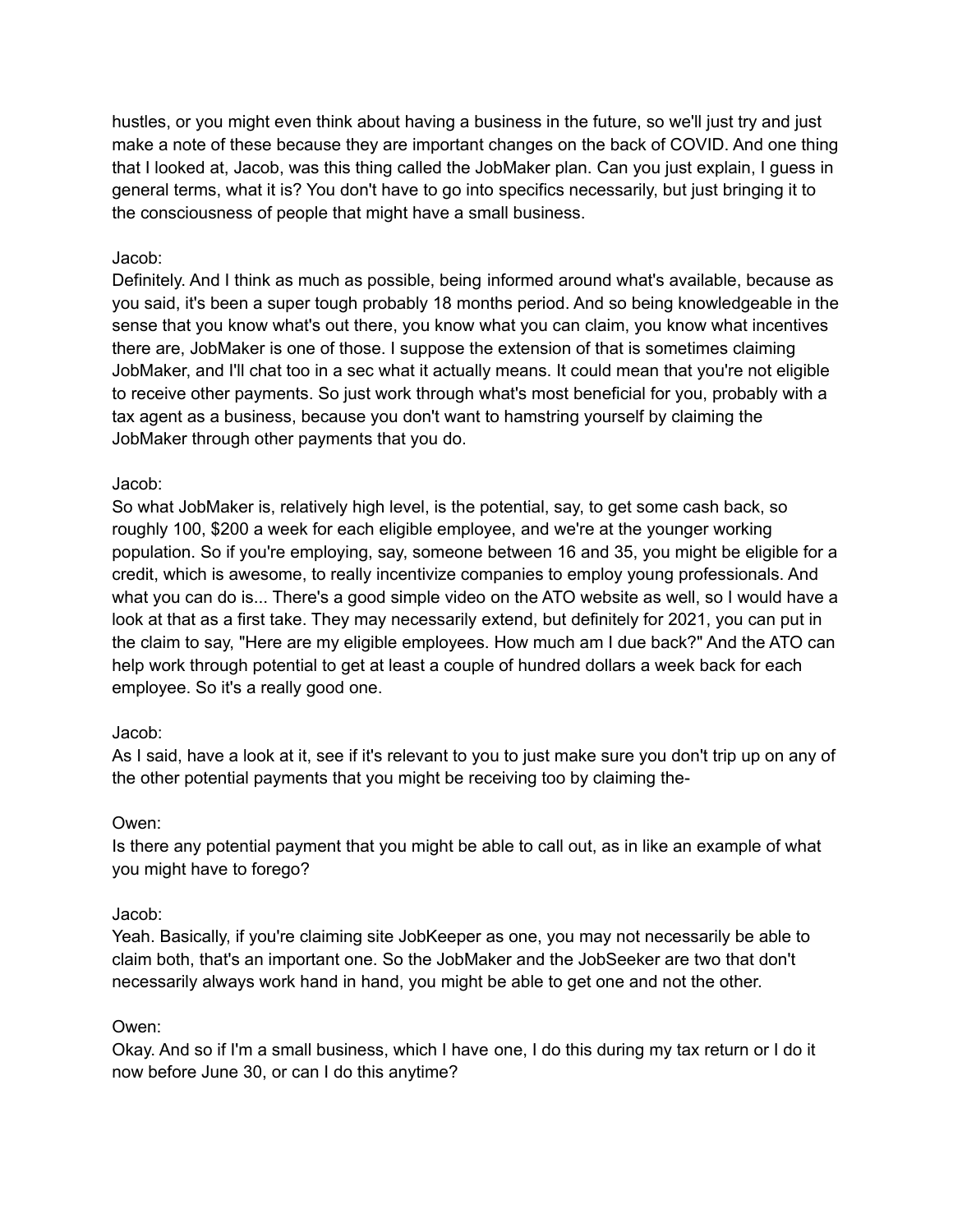Yeah. You don't necessarily have to do it through your tax return, you can basically submit a claim and there's almost like a portal the ATO provides where you can put forward a claim. You submit that, they assess it, and they note... It's basically paid in arrears. So they say, "Okay, for this period, you were eligible, this was the amount of eligible employees you had. This is the amount based on their age that we've calculated." You can get higher amount for younger employees, is the easiest way to think about it. So I think it's a really cool initiative. It's something, as we said, that small business owners should be on top of, because you don't want to be losing out on cash that you're due.

## Owen:

A couple of other business ones we've got here, which are probably a bit easier to explain because people will be familiar with them, is the instant asset write off. Am I correct in saying that that was extended? Is that correct?

## Jacob:

Yeah. So it was uplifted. So it was uplifted in terms of the amount that you could claim. It used to be roughly 30K, now it's massively increased to 150. So another really cool initiative overall by the ATO help small businesses. So I think just really quickly, some of the questions we get, so you don't have to tally up your assets. So say you're claiming a car and a couple of other things that you might include in your business. They don't altogether have to be under the 150, it's per asset, really importantly. So that's one of the questions that we get. There's also limits on specific assets though as well, I think that's another important point.

#### Jacob:

What I mean by that, to give a practical example, say you use your car as... You might be an Uber driver, for instance. If you're buying a luxury car and I'm thinking of the term, one Uber that you might be driving around in, but not Uber X, it's the one.

Owen: The Black, is it?

# Jacob:

Yeah, I don't know. Is it? I wish I did. Say you're driving and you're affording a lux car and it doesn't need to be necessarily an Uber driver example, but you can't necessarily claim the full amount of that vehicle, some of them have thresholds, even if it's under the 150. The easiest way is to chat to a tax agent around what assets you've purchased and what might be relevant, but I think that that's just a couple of important points.

#### Owen:

And probably speak to them before you purchase it is the key point, I'd say too. And I think that probably applies to tradies. I'm thinking of hairdressers that might be fitting out the salon and they want those seats that you see in places or any type of asset that you might be thinking of buying, speak to your tax agent, because this could have material impact because it brings, my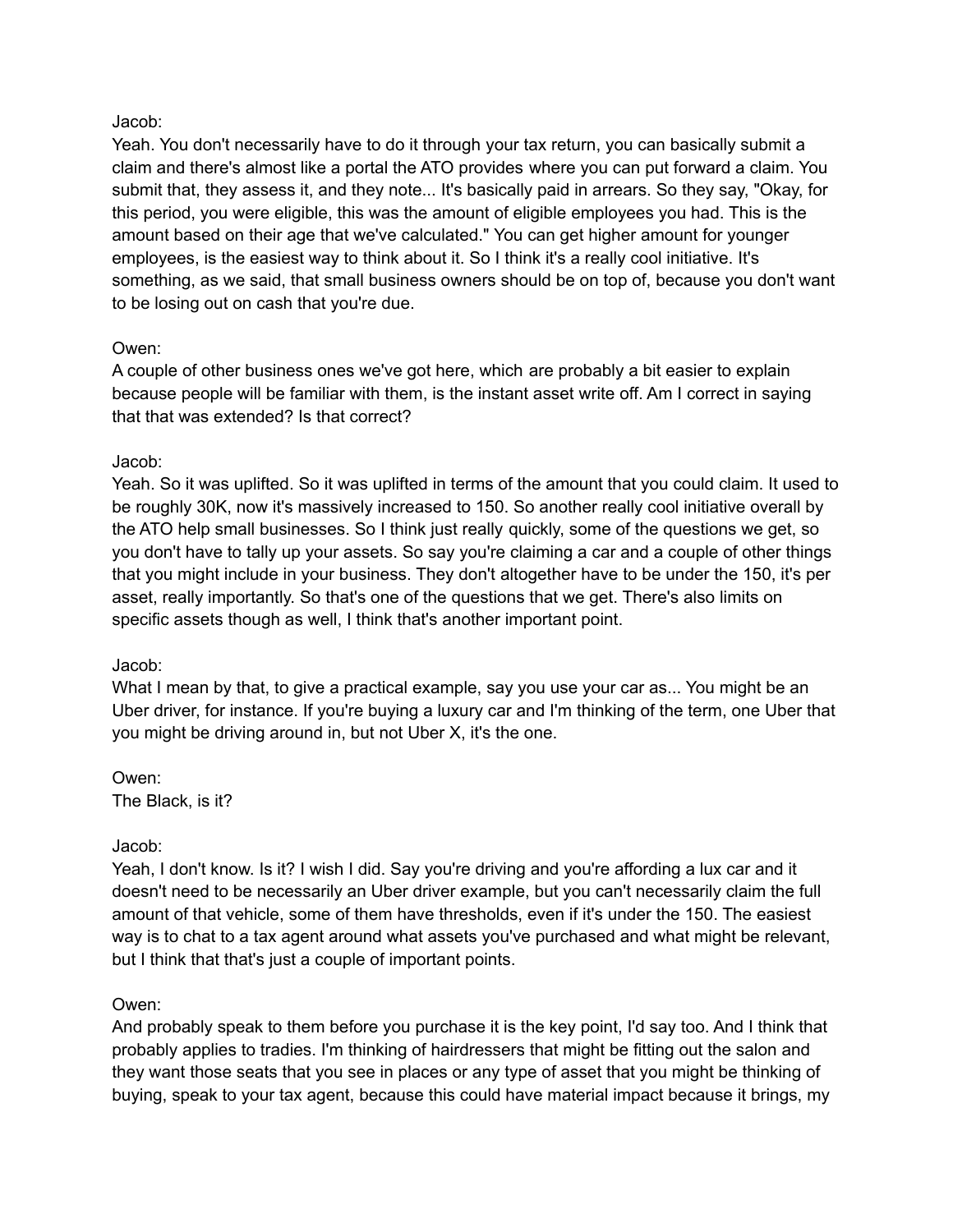understanding, Jacob, is it brings forward the full deduction rather than you having to take a part of that cost every year and break it down over the years. The next one is the small business turnover threshold. I'm not 100% sure what this is.

#### Jacob:

Yeah. So small businesses, what's classified as a small business. Usually, it's based on revenue, and I think all I would say about this one is it's increased, you can earn more as a small business and still be classified as a small business. Whether it be, say it used to be 10 mil, now it's capped at 50. So there's a lot of businesses that obviously fit under that cap, which is awesome. What the turnover does when you fit into one of the categories, so let's call it under the 50 mil in terms of aggregate total turnover. It means that you then either are, or are not relevant to, or eligible to some of the incentives or the small asset write off that we talked about, all that sort of stuff. So it caps out at the 50 mil.

## Jacob:

So I think it's an important one. You've obviously got a fully fledged business if it's over 50 mil. So I think for listeners in general, there's a whole heap of people and businesses that are going to fit under that, which is great. It's not something that the government's rolled out really narrowly. So I think, yeah, turnover in general, increasing is always positive, it means more people can get benefit.

## Owen:

We say \$50 million, and that sounds like an enormous number, and it is. But even 10 mil sounds like an enormous number, but we're talking about turnover here, which is different to what companies make in profits. So that's a totally different thing. So keep that in mind before you go thinking this is just a benefit for millionaires, it's not necessarily the case. You can have retail companies, restaurants that turnover so much money, but they don't actually make that much profit and were affected by COVID, so a good initiative all around. The final one for businesses that we've got here is basically a change to the base rate for small businesses, I believe. Can you just explain what this means? Because we've talked a lot about individuals who pay tax on a sliding scale. So what's this one mean?

# Jacob:

Yeah. This one is pretty complex, and so I think first and foremost, chat to your tax agent about it because there's different thresholds for different years. There's also then different percentages that you can claim or that you're taxable on based on your turnover and those years. So, as I said, pretty complex. What it looks at, if we look at the base rate example, it says that for any passive income within your business, so say if you've got rental, you might have dividends, there's a number of different passive income pieces that you might receive income from, there can be a lower tax rate than say the 30% corporate rate on those income paces.

# Jacob:

And so a lower base rate generally means for those passive income pieces, so if it's rental income, you might, say, be subject to a bit under 30% instead of the full 30, which is another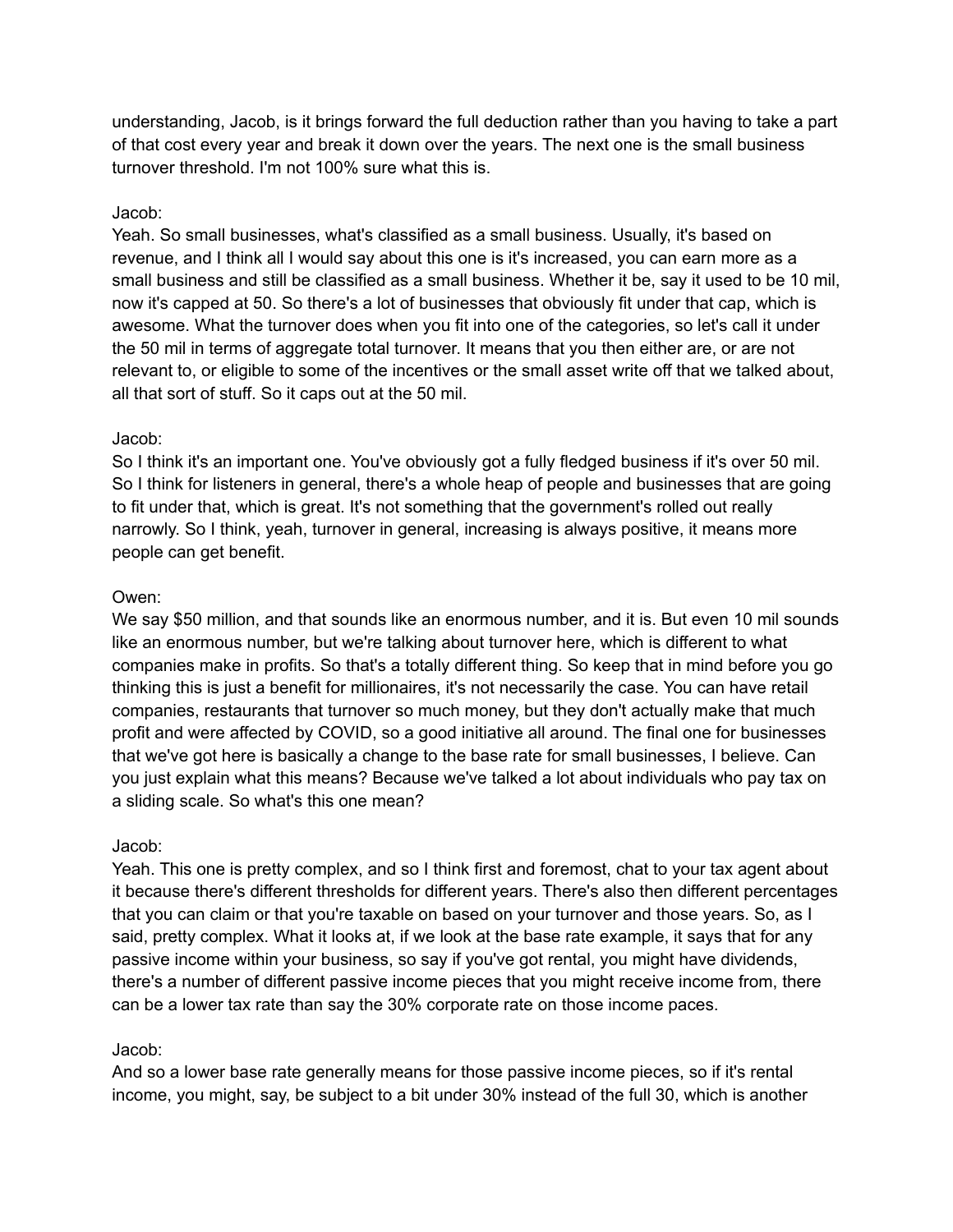cool piece. I think it is a really, out of all the ones that we've chatted to it's the most complex because of the different thresholds and the different income paces. Your passive income in total needs to fit roughly under 80% as well, I think it is. For a lot of people running businesses, again, it's quite a broad piece that I think they would fit under, but I think get some specific advice on that one.

## Owen:

Now we've got something that's related to a business, but I think this is for everyone as well, is this work from home. So I spend a lot of my week working from home these days, mate. I know you do, we're recording this, you're at your house, I'm in the office in Melbourne CBD. The work from home allowances basically means home office expenses. People want to know, what can I claim? And I think from the discussion that you and I had recently in the webinar that you did, I think there are two methods effectively.

#### Jacob:

Yeah. There are exactly, and basically the ATO and the government in general have, I think it's a great initiative in terms of lifting the base rates or how much you can claim per hour from working from home. So if you think about, like as you said, I'm sitting here working from home, I've got the internet going, I've got the lights on, I'm sitting at a desk that was purchased during COVID, all that stuff has been happening. The ATO want a practical approach to enable people to basically claim a deduction as simply as possible, given how many people have been impacted and are actually working from home or at least have been.

#### Jacob:

In the past, you used to be able to claim a lower amount, so 52 cents an hour, for things that you were using. So say it was electricity and power in general, it might be heating and cooling, that sort of stuff. And even it's pretty hard to track to know how much you're using at home compared to privately. It would be a nightmare to go through and try and work out. So the ATO said, "We understand that, we'll give you 52 cents an hour to claim at home. During the COVID period, which is now the whole of this FY '21 tax year importantly, you can claim an increased rate of 80 cents. So it's a big jump. It's not a gimme, but they've increased, let's say a couple of cents.

#### Jacob:

When you're talking about total hours working from home, 52 to 80 is a really big jump. So I think it's a good one that people should be aware of. The way, I suppose, talking to clients, thinking about it, if you're someone that doesn't have heaps of additional expenses outside of say, the stuff that we've talked through, heating and cooling, the odd desk, cheap wifi, and that sort of stuff, I think the 80 cents method is super relevant. It doesn't need to, say your contract, this is another common question we get, all my contract says that I work through seven and a half hours. If I got audited with the ATO, say, "You can't claim 50 hours a week, your contract says 37." You don't need to get into that level of detail.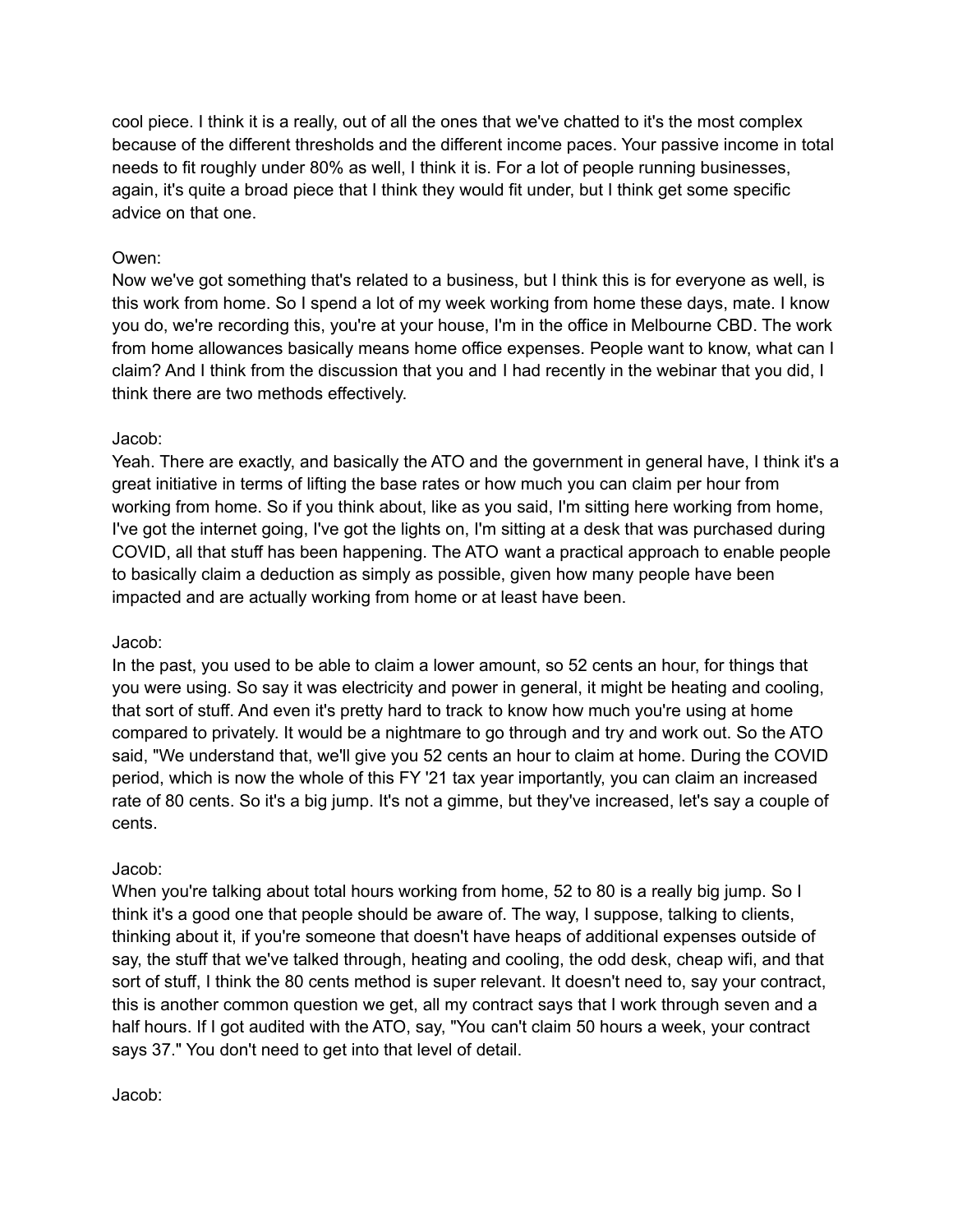If you're working above your usual, just claim whatever is that you are working. So if it's 10 hours a day, you're claiming 10 hours of every single right. And the only extension of that I would say is, there's certain things if you do claim that increased rates, you can't claim then on top of it importantly, so that could be like phone and internet, it could be other computer devices that you're using, that sort of stuff. You could only claim in addition if you're using the standard, which is the 52, not increased at 80.

# Owen:

So basically there are two ways to do it. Let's call the shortcut method is just to assume 80 cents per hour that you're working from home. And the other way is to actually get into the weeds a little bit more and try and work out the different things that you're able to claim. I know you've got some information on this, so we can point everyone to that, but this is super important for a lot of people, professionals in particular like white collar workers. That's what I mean by professionals, working from home, this is just, I think you used the word gimme before, I think this is like a gimme money. If you don't claim this and you're doing your tax return, you'd be crazy not to just at least look at this and just even use the shortcut method.

# Owen:

So check that out. We'll put links into Airtax there, mate. The other thing is a lot of people, other than home office, a lot of people are thinking about car expenses. We've seen an explosion of people buying second hand cars because they don't want to take public transport during COVID, they don't want to... Through all these different things that they might normally do, people are moving further away from the city, people are just embracing that country air, and they need another car. So they buy another car, which they might use for part of their work or all of their work. How does it work in terms of claiming deductions for a car? What threshold do I need to meet to actually be able to claim anything?

# Jacob:

Importantly so, I think thinking through, if we come back to our tragedy example where we see a lot of traders that use their cars really regularly for business, driving to different sites, they might have a car that can actually carry tools and things within it as well. So it can fall into some different roles as well, compare that to someone like me, I sit at home, drive out to the odd client site every now and again, but overall, really uses their car for personal purposes, I think there's two different methods of, or I know there's two different methods of claiming, and I think you need to work out which one suits you most.

# Jacob:

The easiest way to think about it is, the 5,000K limit still exists. So generally speaking, if you're someone that uses your car just for the odd trip, you're not going to exceed that in a year, depending on where you live. And importantly, if you've got a fixed place of work, so me going into the PwC office building, if it's raining and I want to drive into work for the day, I couldn't be claiming that just driving into work where I usually work.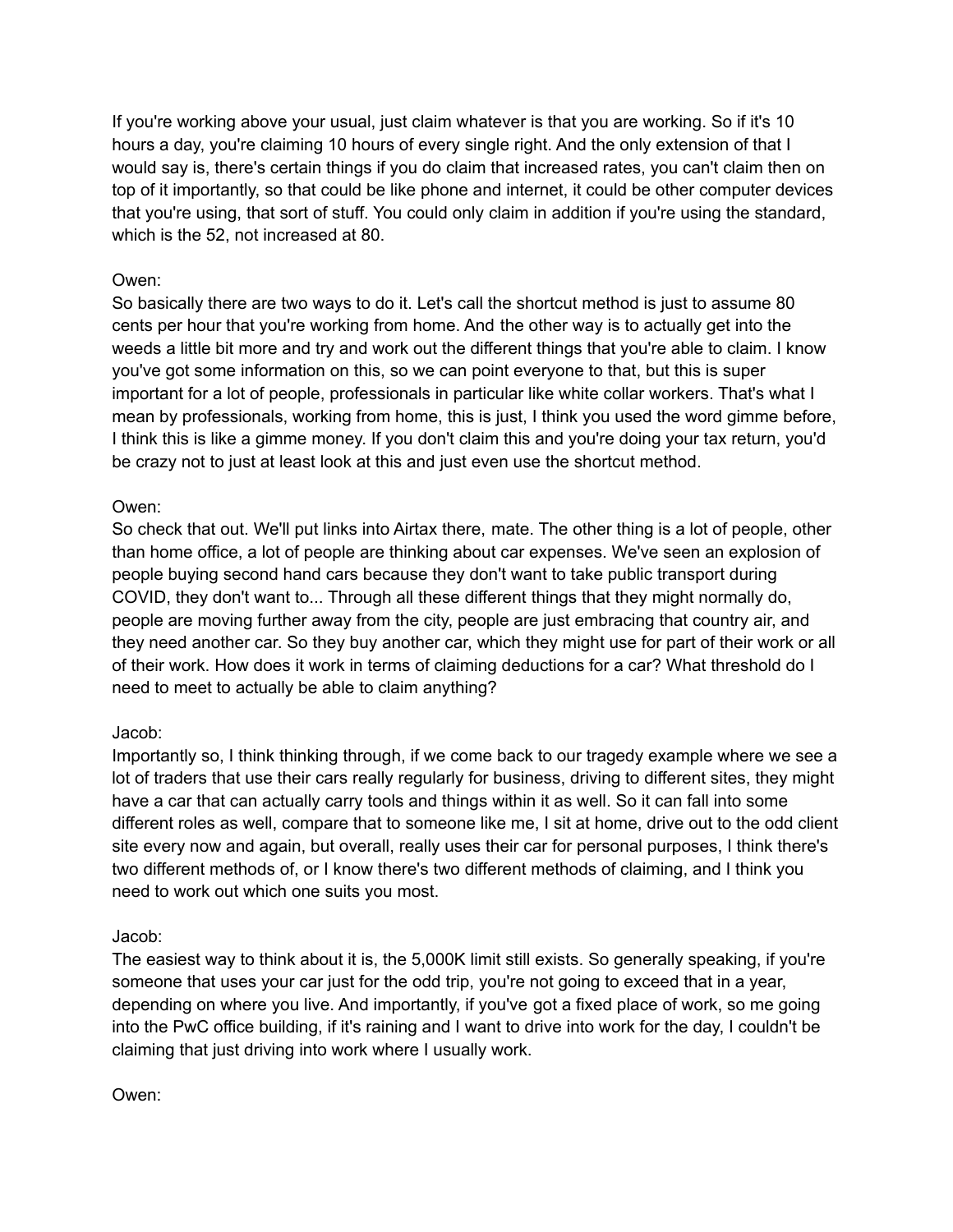So it's got to be the next part that you go to, the thing beyond the fixed office, is that right?

# Jacob:

Exactly. So if I'm going into work and then out to a client and I'm driving out to the client's site, then that piece is definitely, that would fall into the 5,000 case as you've described. I think overall talking to how someone that uses their car regularly in terms of whether it be a small business owner or just an individual through their day job, needs their car and really relies on it and uses it well above the 5,000Ks, you need a log book. And so what the log book does, you can keep it for a 12-week period. There's a lot of information out there, I think the main crux of it is that you need one. A lot of people need to be organised with it. It's like going for your learners again almost, that you just need to do it.

# Jacob:

You need to basically bite the bullet, pick a period that you are necessarily driving a lot for work and keep a good log book that's organised. So what it does is show... It basically breaks out a personal and business percentage for what you can claim for your car, is the easiest way to think through. So what I mean by that is if you're driving 100Ks in a week per your log book, you're just paying a half, and 50 of those is like we said, business trips, so driving to different sites, driving to see clients, all that sort of stuff. And then you've got on the other side of that 50Ks, which is driving to the shops, driving to see mum and dad, driving to see your girlfriend, that's your personal use.

# Jacob:

So you've got in terms of what your business percentage does, so that 50%, all your expenses that you're claiming to do with your car, or most of them, you can then claim at 50% in your return, importantly. So a couple of things, you can't claim fines for racing around, including lights, you can't claim 50% of your funds. There's few others, the specific one that you can't claim, but I think if you're using your car a lot, that's what I really mention to people, keep a log book, basically get organised before the end of the tax year, because that's one of the ones where if you had really high mileage and you're entitled to it, perfect. But if the ATO looked into it, you'd want to just be able to provide a log book rather than racing around trying to say, "Oh, how did I come up with that figure?"

# Owen:

Yup. Is there an app that the ATO has for tracking this type of movement? I feel like in the past, there might have been an app where you could tap a button and it monitors your GPS to see where you go on your phone. I could be wrong, if I find that, I'll dig it up and put it in the notes.

# Jacob:

Basically they're there, they're a hype out there. And I think Airtax has got a log book, the ATO's got a log book. Just whatever you get it from, use it well, you only need to do it for a set period and then you're good.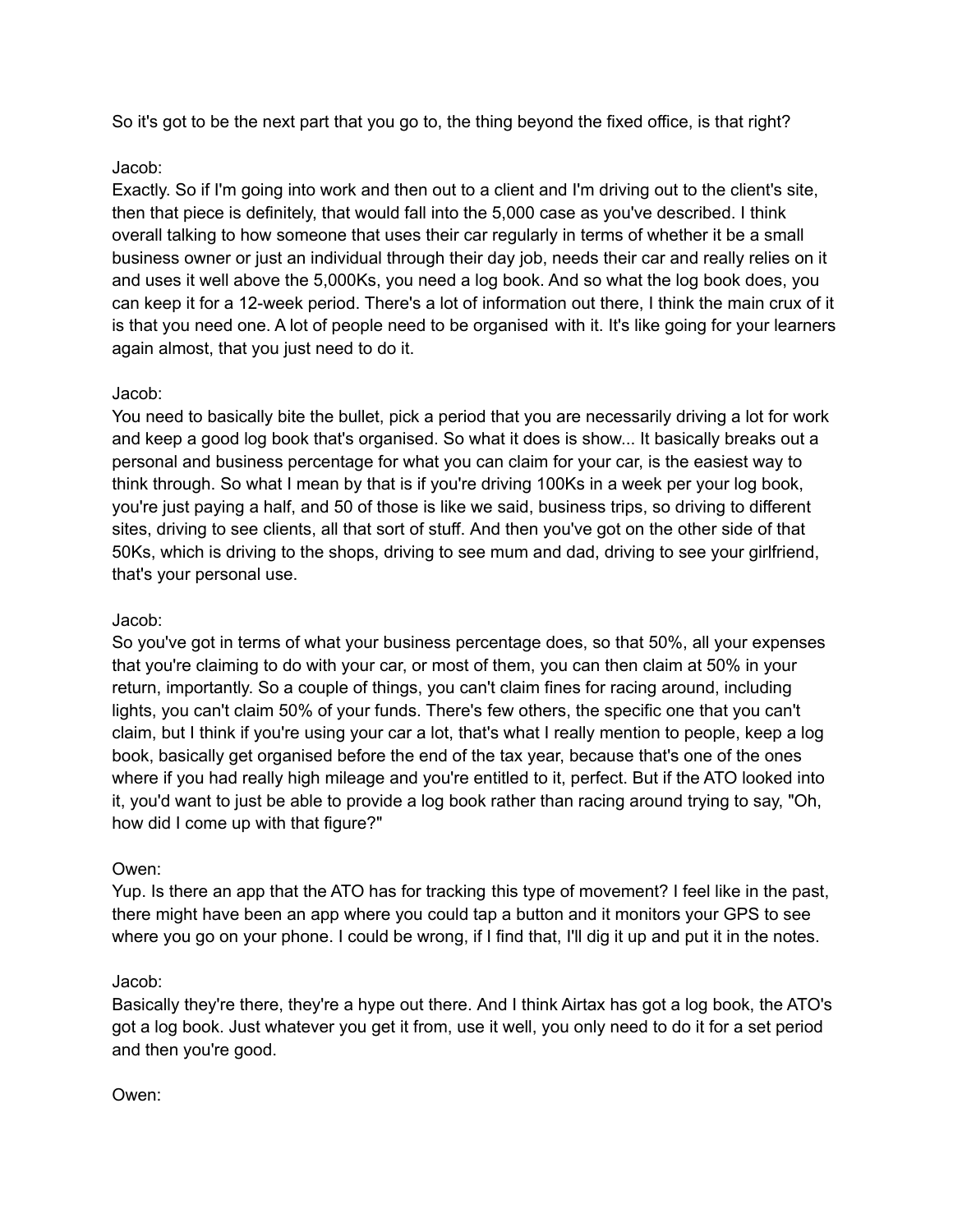Okay. We've got two more and these can, I guess these are a bit of fun. The first one in particular, which is, I'm calling it Bitcoin bonanza. And I'm saying that this is a hypothetical example, a very, very hypothetical example. I'm going to use a character called Dilbert. And Dilbert used his credit card to buy some Bitcoin at \$78,000, so the Bitcoin was trading at \$78,000 in April, 2021. That's when the fear of missing out was really high. And by early June, 2021, so just a few months, not even a few months later, Bitcoin was then trading at \$48,000. And Dilbert realised that owning Bitcoin was both scary, and we'll just say, a mistake is the politically correct version.

# Owen:

So he sold it around about a 30% loss, Jacob. He bought this thing that he thought was going to be "investment" and he sold it for a 30% loss a short time later. Is that an example of a tax deduction?

## Jacob:

So, like Dilbert's thinking, he's got it all guns blazing, although it hasn't necessarily done that well. So, is it a tax deduction? I think there's a couple of important points to break down what it means. I hate using the term quarantine given the way we've all been living recently, but quarantine is also a tax term as well. What we do with losses like this is say, and Bitcoin's an interesting one, because there's two types of it. You can have Bitcoin trading as a business, or you can have paper work shares that just make capital gains and losses on Bitcoin that they're trading, so two important distinctions there.

#### Jacob:

But for Dilbert, basically he sits in capital gains world, which means he can offset that 30K loss on other shares or Bitcoin that he's trading that he makes gains on, but he couldn't necessarily go the extension of claiming that against salary and wages that he's earning. So we say quarantine in the sense that we draw a big circle around it and say, "Okay, that sits in capital gains land, your salary and wages sits separately. And therefore, we need to track those." Overall, there's a couple of different ways that you could look at it. And so depending on how much trading is doing and that sort of stuff, but it sounds like as a one-off, that's how Dilbert would run through his return.

#### Owen:

Yeah. And so if he didn't have enough capital gains to offset all of that loss, he's not going to have a very good time come tax time. But if he had made gains in other things, like let's say he bought some shares or he bought something that made him money, he might be able to balance those two things off the loss with a gain or something like that. And I think that's a really interesting one because yeah, it's painful for Dilbert, and it's also to your point too, I think this is my bias as a long-term investor. I think this is where long-term investors win is because you are an investor and not so much a trader, so you don't have this constant friction of capital loss if you do tend to lose something.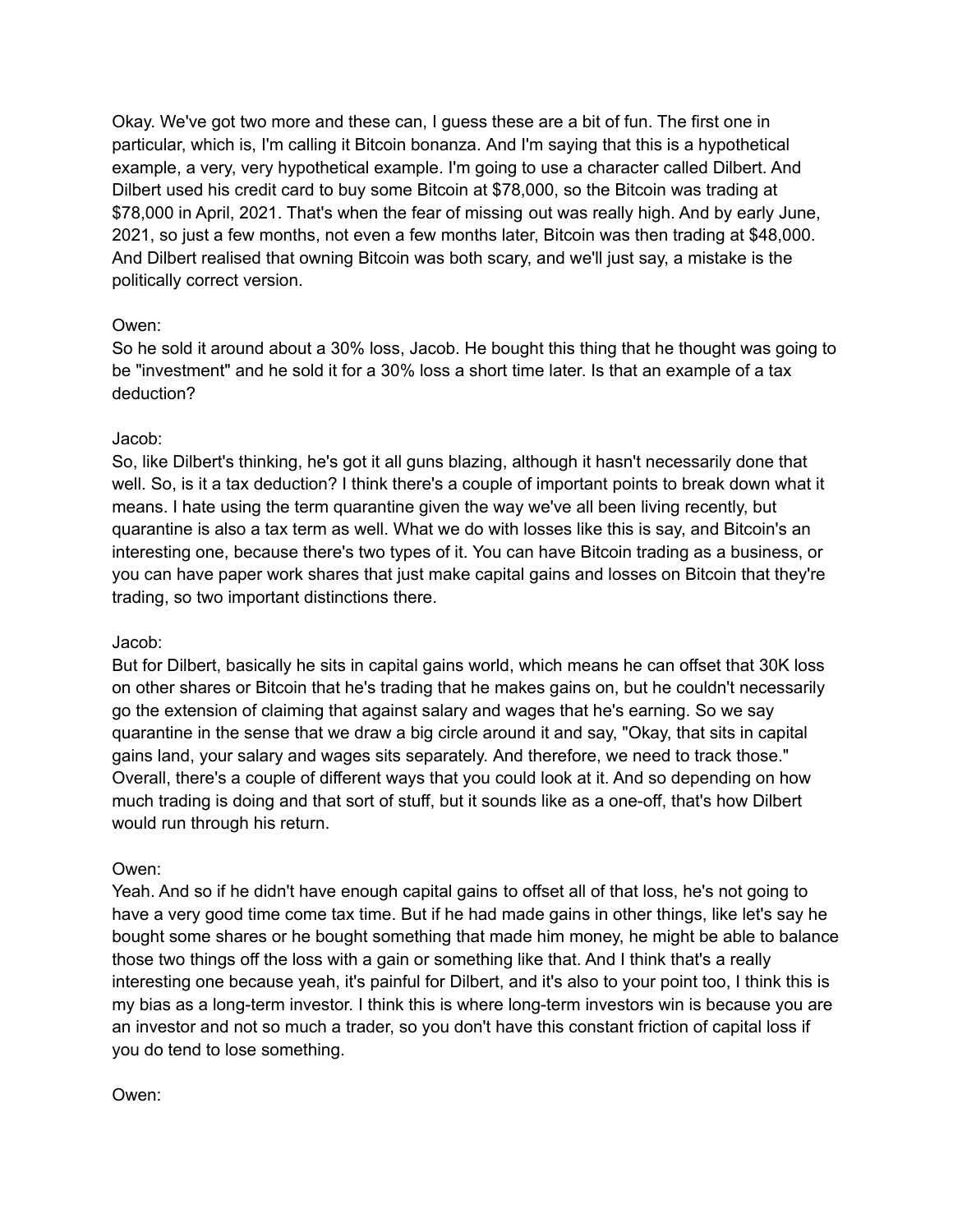Last one, Jacob. A lot of people getting involved in the sharing economy, I know you do a lot of work with gig economy workers and people that are maybe even have side hustles. I know you do like BAS returns, like a BAS if you just know, it's all caps, you'll probably see that written around the place. If you don't know what I'm talking about, you can find out more on Airtax website. So I'm going to say, Stacy is a hustler, she's working two extra jobs, or she worked two extra jobs during COVID. She's 28, and she works as a hairdresser full time. So that's a full-time job. She's on PAYG, that's how most people think about it, that means she gets a pay slip and it says how much super was deducted, etc.

## Owen:

The money goes into her Australian Ethical Super Fund and withholds that part of their tax for her super fund. She also got two extra jobs during COVID. The first one is she worked on ABM, so she applied for an ABM, which I know you can do through the government website as a night shift worker at Bunnings fulfilling orders. So she was the one that was probably packing my orders when I was just bingeing on Bunnings orders during COVID. So she invoiced for that because she was a subcontractor and she got the money paid to her account. So she hasn't necessarily withheld her own tax, she's just got the money and she thought, "Great, this is wonderful."

## Owen:

The second thing that she did once the Bunnings work ended, she did some extra work on Airtasker. She thought, well, "Hey, I was doing that extra work at Bunnings, why don't I keep doing that and see what I can do." So just as a very high level, this is a very niche example, but I only bring it in because there are a lot of people jumping between jobs this year. How can she think about preparing her tax return for the current year, so the year ending June 30?

#### Jacob:

I think it's a super relevant example and I love the side hustle. I love Stacy, she sounds like a very hard worker, which is awesome.

Owen: Yeah, she is.

#### Jacob:

I think when you're coming through, if you're a sole trader, the easiest way to think about it is you've got one return. So everything, salary and wages, business income, will fall under the same return that you're filing either October, or you might have an extension if you use a tax agent. So it's an important point that you make on the PAYG piece, because this is where we see a lot of small businesses get stuck come tax time, and that's because you're used to as an employee, just basically having taxes taken at source. So every time you paid, you have a bit of withholdings attached to the income.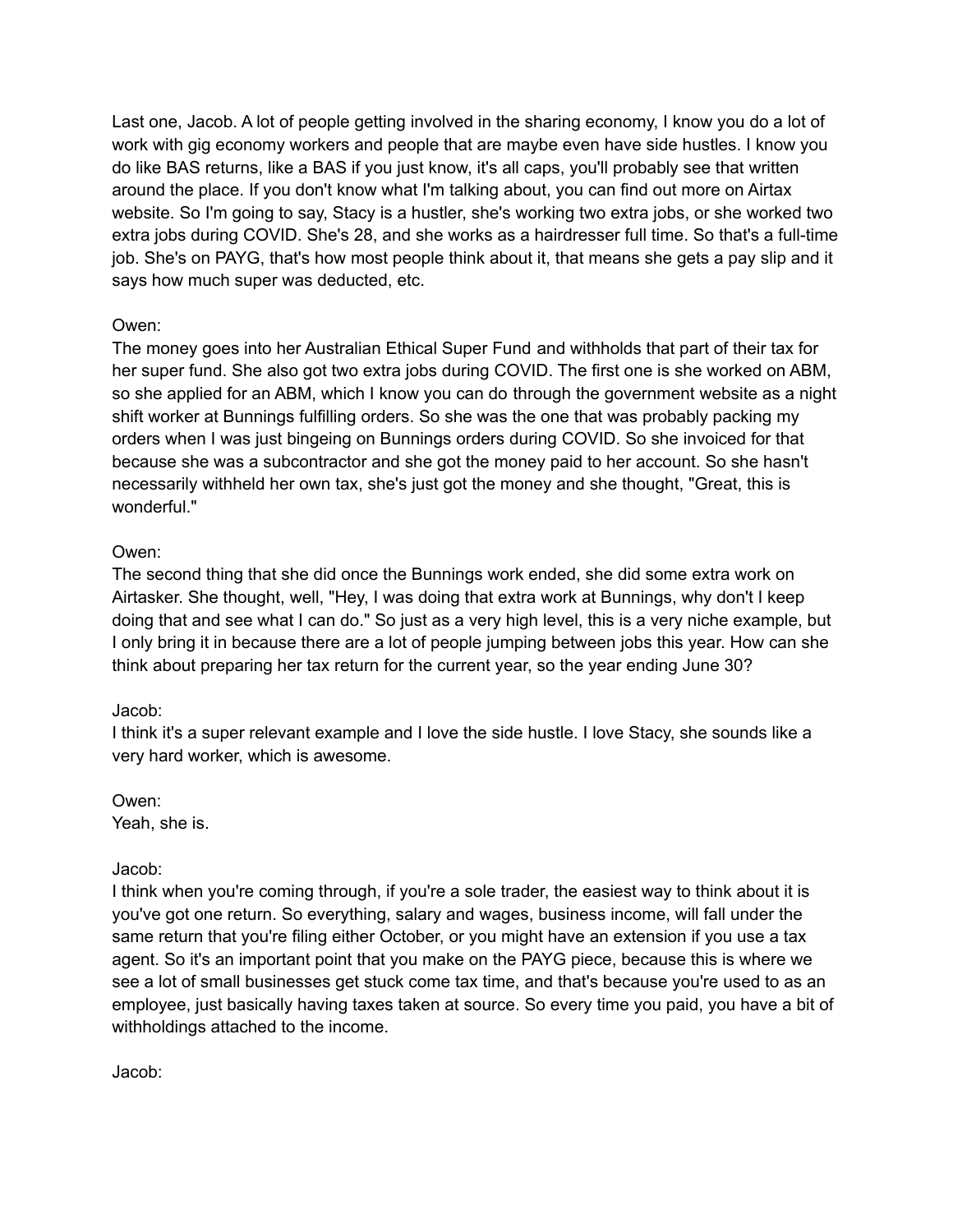When you are, whether it be like working in a small business, or you might do a bit of consulting, whatever it might be, and you're earning additional income, you're just invoicing as Stacy is for the work that you're doing. You might, depending on how long you've been operating your business, you might have, say quarterly periods where you pay tax, but otherwise, you could get to the end of the year where you haven't paid any tax on that income. And so when she's working through her return, she may, depending on how much work she's been doing, have tax to pay on that income, importantly.

## Jacob:

So I think when she's working through her return, she can keep track of all the expenses that she's either as an employee, or as a contractor, or small business operator, all those go into the one return. There's different sections, the breakout where it's reported, but it's the same overall document, importantly. And I think another common question is, can she use the same ABM? She can, importantly. So if she's got a number of different businesses, you don't go and apply for different ABMS for each of them because that would be nasty at tax time. The only other thing I think as a practical example is don't necessarily, and this is a specific piece again, so chat to your tax agent, as we said at the start, but don't necessarily jump into registering for GST.

## Jacob:

If you're just doing a little bit, say you're in a rideshare service, you have to, and if you do rideshare and something else, you're in for all of it, so on all of your income, but if you're just doing a little bit of consulting work or Airtasker, or whatever it might be, don't just register for GST straight up. The only reason I say that is we see a lot of small businesses that are under the 75K threshold, that they've registered for GST. It's just an additional compliance piece for them. They might not necessarily be getting that much tax back or GST each time they're doing their business activity statement. If they haven't registered for GST, this affects their return because I can just include the total figure in their end return.

# Jacob:

They don't miss out on it in effect, but it just helps simplify your taxes that you're not then going ahead and lodging these quarterly business activity statements unnecessarily. So that's one where you can definitely reduce your cost of compliance for one, and just, I suppose, the work involved in actually following a return for someone like Stacy. So you're being informed about that.

# Owen:

Just one more thing actually on this. So if Stacy, let's say she earned \$50,000 just round figures, the way I understand GST is if you're a small business and you're going to turn over \$75,000 or more. So it's not based on what you've just earned, but what you're expected to earn, so \$75,000 or more, you have to register for GST. But let's say she earns \$50,000 from her hairdressing and she's expecting to earn 25 or \$26,000 from her ABM, would she have to register for GST in that regard or is that separate from her PAYG? Do you get what I mean?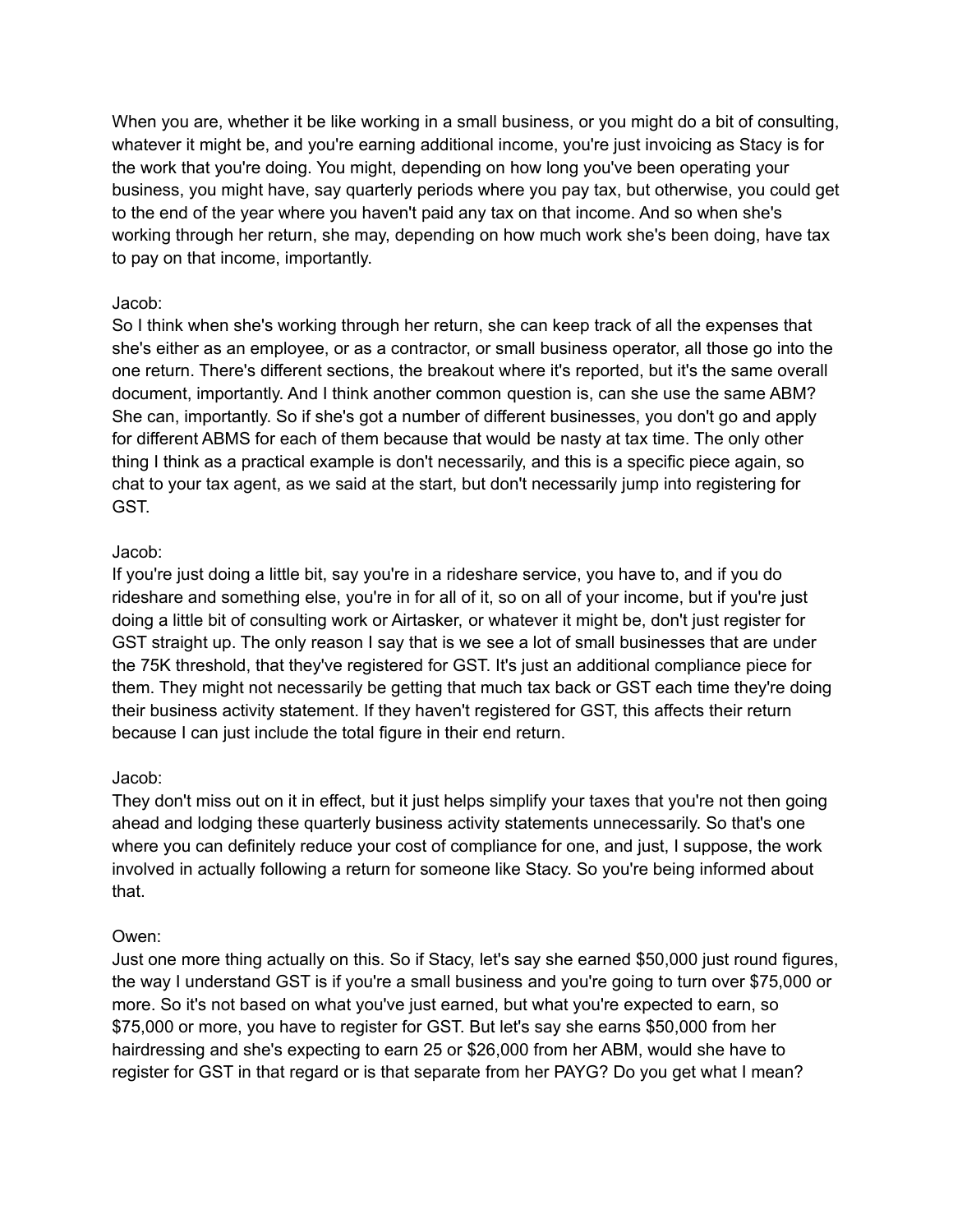Yeah. Super relevant point, one we say all the time, it's that quarantining again. So drawing a big ring around her salary and wages, keeping that completely separate and saying, "Does the income that I'm earning just from non-salary activities, so just through my business, is that above 75K?" So in that example, it should be well under the threshold and she wouldn't need to register.

# Owen:

Okay. Because that's just, I guess, 50 and 25 is the thing that is pretty far apart, but if someone's thinking, "Oh, I'm earning \$65,000 as a hairdresser and I'm going to make \$10,000 from this consulting because I'm doing some new educational course on YouTube, do I then have to... " That's a pretty relevant question for a lot of people.

## Jacob:

Absolutely.

## Owen:

That's 10 things. I feel like we've covered like 50 things in this hour-long session, which tended to be a bit shorter than that, mate. Can I just ask one final question, do you know what the average tax return that someone gets is? Is there a figure out there that people quote? Is a whole of it fairly? What's the average?

## Jacob:

Overall, it's a bit over 2K, I think it varies year on year. There's definitely data from the ATO that looks at, like we said, what your occupation is and how much income you're earning to get to what your average is. But even if you use a tax cytology return, it'll give you what the average is based on your occupation and how much you're earning as well. So if you go back to that Michelin example, in terms of the ties, you might stand out if you're earning 50K and claiming 20K worth of deductions, either you completely justify, like we said, and you might be a small business with eligible things that you're writing off. Good, perfect. Don't be afraid to claim it, or you're really pushing the boundaries on some pieces and importantly, something's gone horribly wrong there, and you're probably at more risk than someone else in terms of the ATO looking further into your face.

#### Owen:

That makes sense. I just think that to all the things that we've discussed here, I feel like the listeners of this podcast that I've heard you talk today, I think for most people, if you're earning a decent income or your partner's earning a decent income, your children, whatever, your friend or colleague, if anyone listens to this episode, going from contributing extra to super, or just contributing to super and getting a tax return, if you're a small business, thinking about that job, make a plan, that instant asset write off, you work from home, if you use the shortcut method, to be honest, I think I'm going to use the shortcut method because it's probably easier for me.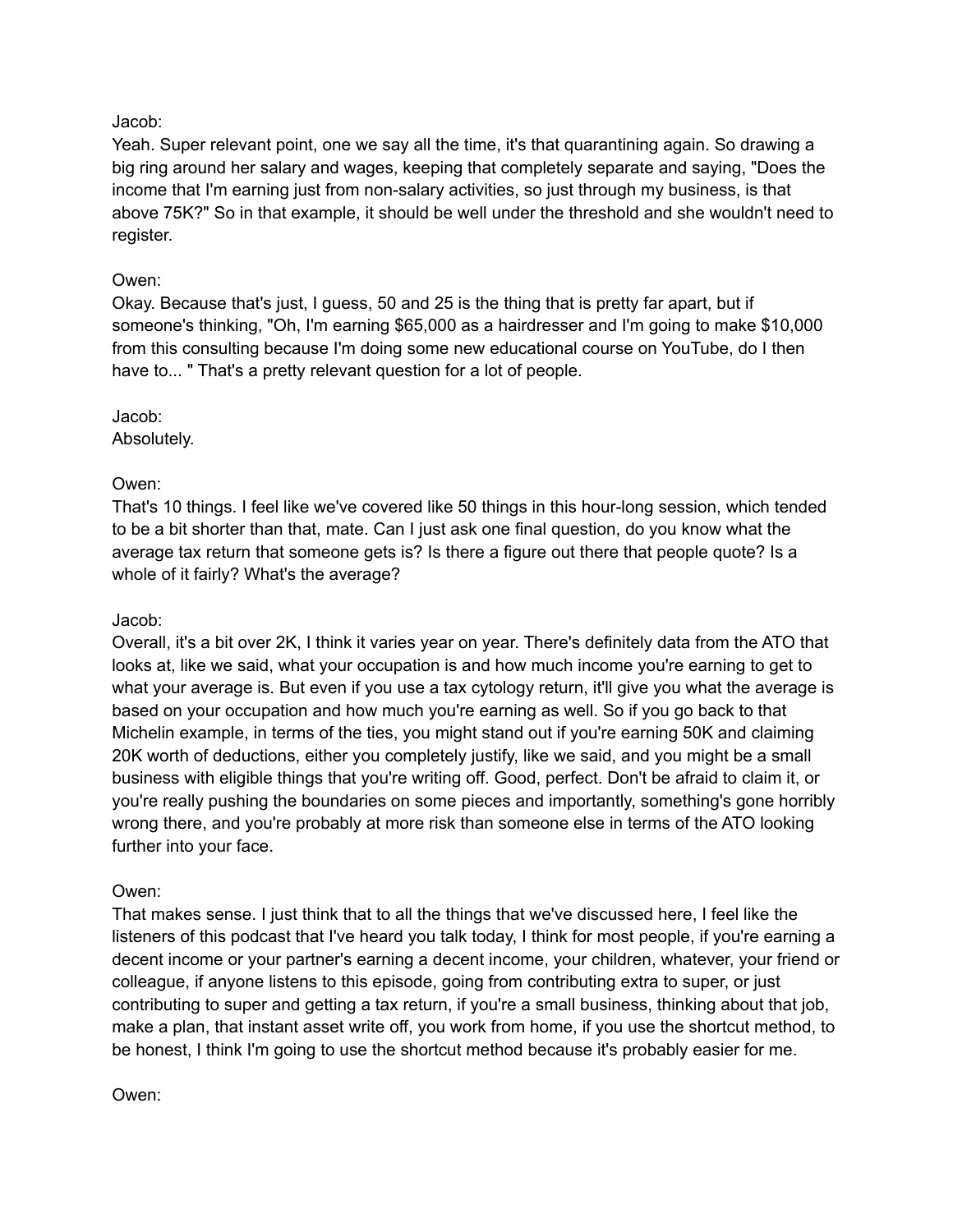And even then like deductions on car travel, going from your point of work to the next point, or if you're tradie or whatever, if you've got trading losses, if you're having to buy Bitcoin or you got trading gains, or if you're just trying to work out your small business in the sharing economy, I think there's so much that you can do just based on these things that we've talked about, Jacob. I think people can really give their tax return a red hot crack this year. I'm going to give a big shout out because you and I have done some work together previous to the running, I give a big shout out to Airtax by PwC, which is your employer, it's where you work.

## Owen:

I know you do like a simple tax returns that you can lodge online. You even have this portal where people can get feedback from an accountant, qualified account actually looks at the return. And then there's like a full-fledged service as well. And it's pretty, I was saying to you before we jumped on, I think it's pretty reasonable considering what I've seen some accountants charge if you want someone to look over your tax return. Where can people go to find out more about Airtax?

# Jacob:

I think the easiest way is to jump on the website, so airtax.com.au. And we've got all the services listed there. So as you said, reigning from \$99 as a price point right through to 349 to file income tax returns. So I think, yeah, jump on the website, there's a help centre there. So what the help centre is, is basically a range of different articles, a lot of the stuff that we've chatted today, all for free. You can do some Googling, but you can also use that help centre as almost like a reference guide to break down some of the stuff we've chatted too. But also, give us a call, and I'm also on the website as well. If you want to just chat through something before jumping into a paid service, by all means, we're happy to do that. But yeah, the website's in easiest.

# Owen:

You mentioned that Airtax has a log book there. I'm just thinking for the tradies or for people that are using their car to go between clients or whatever it might be, is that something that they can access on Airtax? How does that work?

#### Jacob:

Yeah. You can jump on the help centre, you can basically just look up the log book and download it. It's almost like an Excel that tracks your mileage and it gives you an overall business percentages that then you can use for your return. Exactly.

#### Owen:

Oh, cool. These are really helpful tools that you can get online, every one that's listening. If you're listening to this and you think, "I'm using my car," and you're going to keep using it, take advantage of these tools. Cool, mate. I really appreciate you coming on the show. It's so good to talk to someone who can answer the good questions, the meaty questions. Have you read Rich Dad Poor Dad by Robert Kiyosaki?